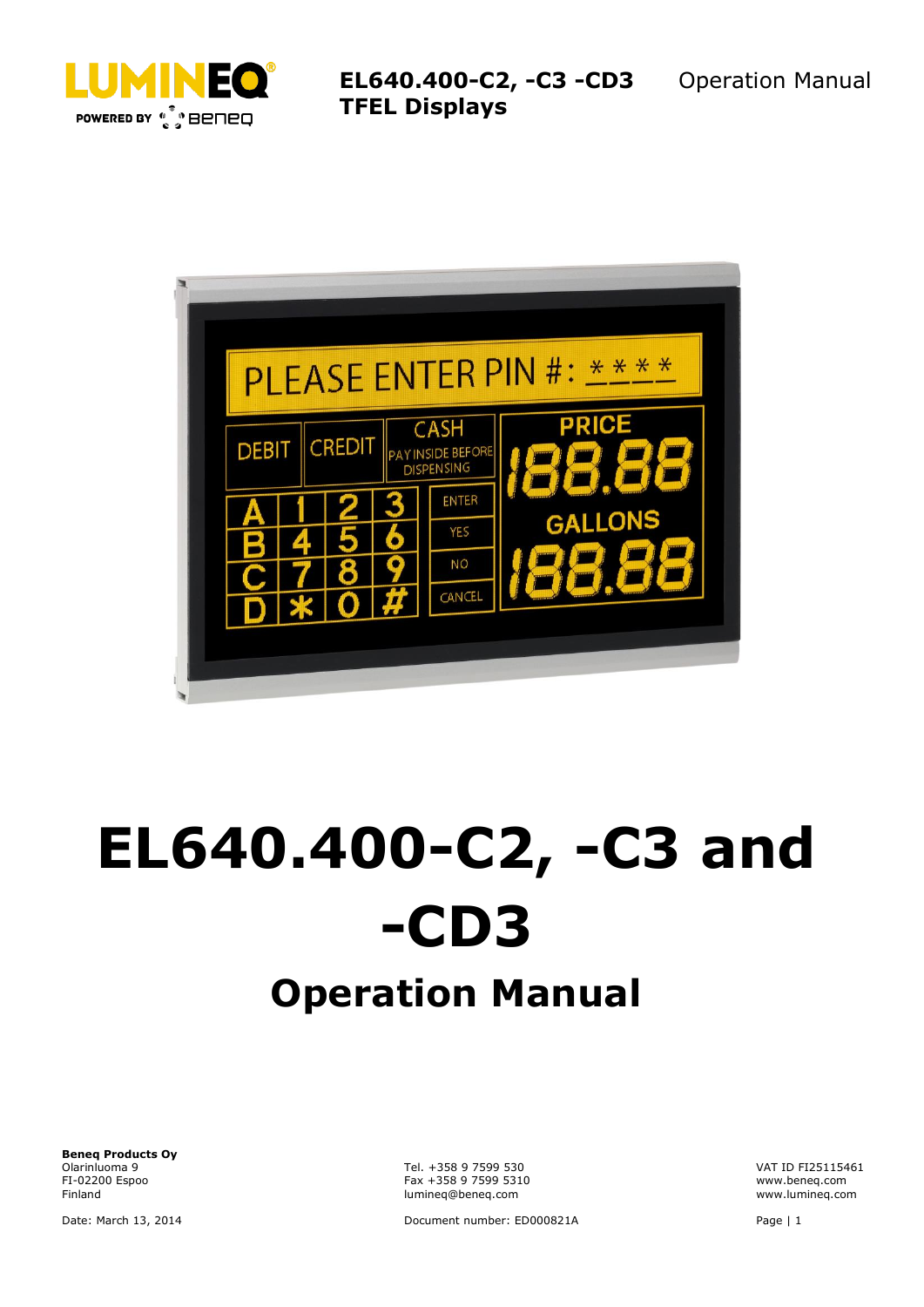

#### **Table of contents:**

| 1              |     |       |  |  |
|----------------|-----|-------|--|--|
| 2              |     |       |  |  |
| 3              |     |       |  |  |
|                | 3.1 |       |  |  |
|                | 3.2 |       |  |  |
|                | 3.3 |       |  |  |
|                | 3.4 |       |  |  |
|                | 3.5 |       |  |  |
|                | 3.6 |       |  |  |
|                | 3.7 |       |  |  |
|                | 3.8 |       |  |  |
| $\overline{4}$ |     |       |  |  |
|                | 4.1 |       |  |  |
|                | 4.2 |       |  |  |
|                | 4.3 |       |  |  |
|                | 4.4 |       |  |  |
|                | 4.5 |       |  |  |
|                | 4.6 |       |  |  |
|                | 4.7 |       |  |  |
| 5              |     |       |  |  |
|                | 5.1 |       |  |  |
|                | 5.2 |       |  |  |
| 6              |     |       |  |  |
|                | 6.1 |       |  |  |
|                | 6.2 |       |  |  |
|                | 6.3 |       |  |  |
|                | 6.4 |       |  |  |
|                | 6.5 |       |  |  |
|                |     | 6.5.1 |  |  |
|                |     | 6.5.2 |  |  |
| 7              |     |       |  |  |
|                | 7.1 |       |  |  |
|                | 7.2 |       |  |  |
| 8              |     |       |  |  |
| 9              |     |       |  |  |
| 10             |     |       |  |  |
| 11             |     |       |  |  |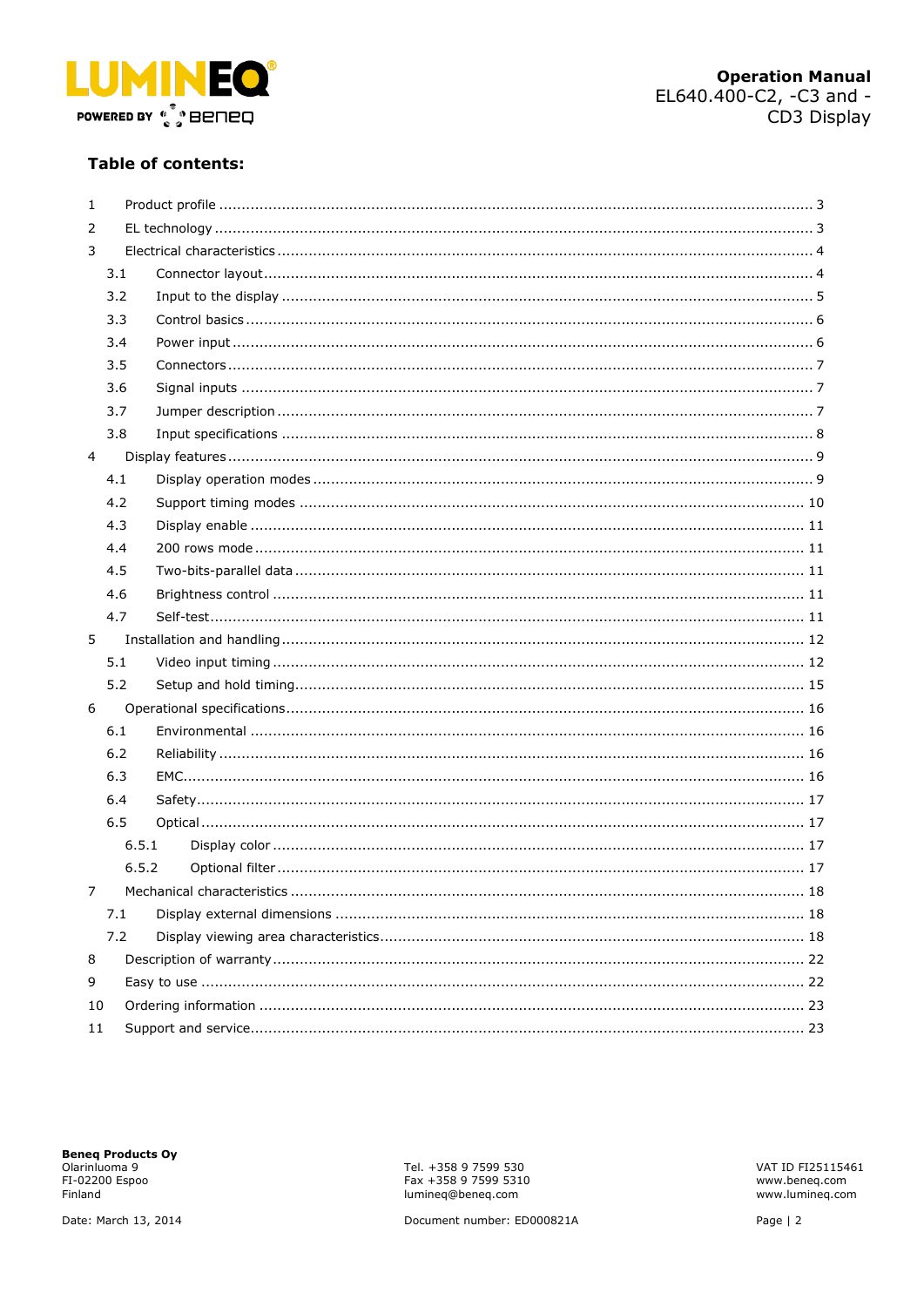

# <span id="page-2-0"></span>**1 Product profile**

The EL640.400-C2, -C3 and -CD3 displays are VGA-compatible high-resolution Thin Film Electroluminescent (TFEL) flat panel displays. They replace the bulky CRT in control and instrument product designs. They feature an integrated DC/DC converter, and their compact dimensions save space that allows addition of features or reduction in overall size. The two displays are mechanically identical.

The EL640.400-C2, -C3 and -CD3 are timing-compatible with the EL640.400–CB series displays and signal-compatible with a VGA feature connector supporting the 350 and 400 line standard VGA modes. They may be driven at frame rates up to 80 Hz.

The displays require +5  $V_{DC}$  and +11  $V_{DC}$  ...+30  $V_{DC}$  power input and four to five basic input signals to operate:

- Video Data or pixel information
- Video Clock, pixel clock, or dot clock
- Horizontal Sync
- Vertical Sync
- Blanking in VGA timing modes

# <span id="page-2-1"></span>**2 TFEL technology**

A display consists of an electroluminescent glass panel and a mounted circuit board with control electronics.



**Figure 1. TFEL technology**

The TFEL glass panel is a solid-state device with a thin film luminescent layer sandwiched between transparent dielectric layers and a matrix of row and column electrodes. The row electrodes, in back, are aluminum; the column electrodes, in front, are transparent. The entire thin film device is deposited on a single glass substrate. The glass panel is mounted to an electronic circuit assembly board (ECA) with an elastic spacer. The ECA is connected to the TFEL glass panel with soldered lead frames. The result is a flat, compact, reliable and rugged display device.

**Beneq Products Oy**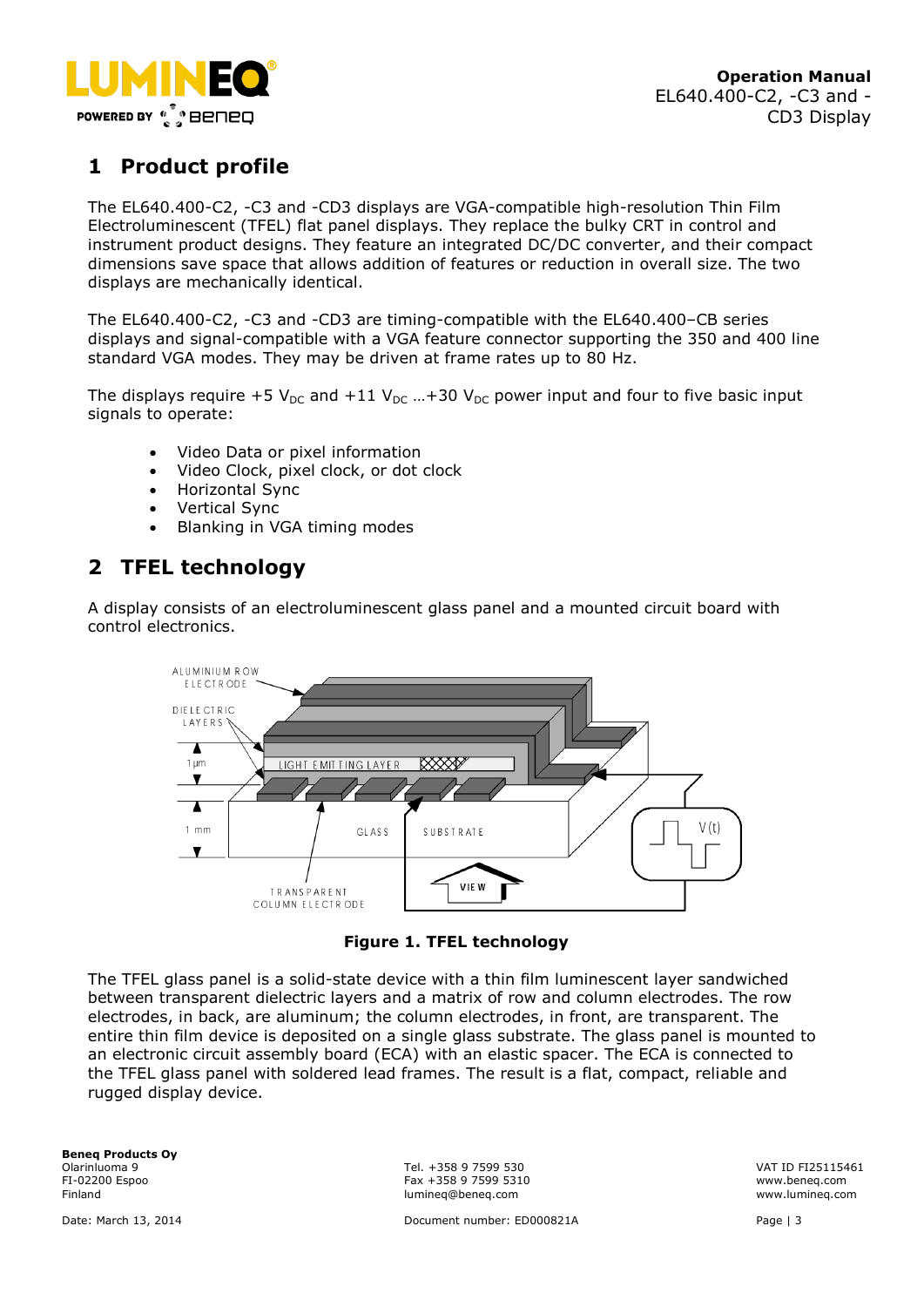

The EL640.400-CD3 display includes a light absorbing ICEBrite™ (Integral Contrast Enhancement) construction of the display glass. The ICEBrite background significantly improves the luminance contrast of the display in bright ambient. The ICEBrite also removes the halo around the lit pixels in dark ambient, making the appearance of each pixel extremely crisp and clear.

In the EL640.400-C2, -C3 and -CD3, the 640 column electrodes and 400 row electrodes are arranged in an X-Y formation with the intersecting areas performing as pixels. Voltage is applied to both the correct row electrode and the correct column electrode to cause a lit pixel. Operating voltages required are provided by an integral DC/DC converter.

# <span id="page-3-0"></span>**3 Electrical characteristics**

# <span id="page-3-1"></span>**3.1 Connector layout**



**Figure 2. Input connectors and jumpers and their location**

**Beneq Products Oy** Olarinluoma 9 Tel. +358 9 7599 530 VAT ID FI25115461

FI-02200 Espoo Fax +358 9 7599 5310 www.beneq.com lumineq@beneq.com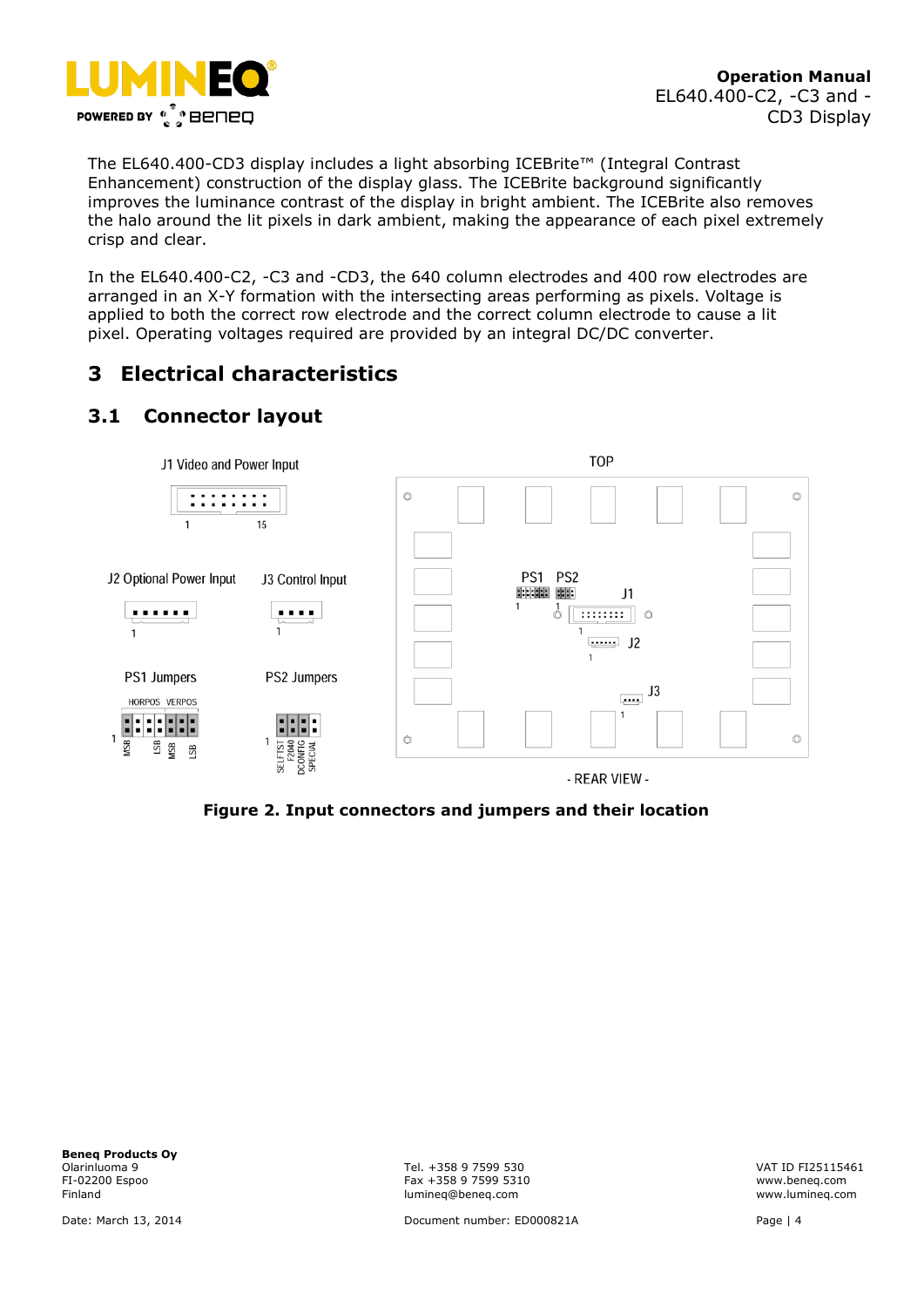

# <span id="page-4-0"></span>**3.2 Input to the display**

#### **Table 1. Input to the display**

| <b>Pins</b>  | <b>Signal</b>                              | <b>Symbol</b>             | <b>Description</b>                                  |
|--------------|--------------------------------------------|---------------------------|-----------------------------------------------------|
|              | J1(Data/power input connector)             |                           |                                                     |
| 1, 2         | Voltage                                    | $V_{cc2}$                 | Supply voltage $(+11 \text{ V}$ +30 V) converted to |
|              |                                            |                           | required internal high voltages (see J2).           |
| 3, 4         | Voltage                                    | $V_{cc1}$                 | Supply voltage (+5 V) for the logic (see J2).       |
| 5            | Blanking                                   | <b>BLANK</b>              | Used in VGA and SPECIAL modes. In NORMAL            |
|              |                                            |                           | mode, should be high or left disconnected.          |
| 6, 8, 10     | Ground                                     | <b>GND</b>                | Signal return.                                      |
| 12,14,16     |                                            |                           |                                                     |
| 7            | Two-bit                                    | <b>TVID</b>               | Second data input for two-bits-parallel mode. The   |
|              | data                                       |                           | TVID input is for odd columns and the VID for       |
|              |                                            |                           | even ones.                                          |
| 9            | Vertical                                   | <b>VS</b>                 | The vertical sync signal VS controls the vertical   |
|              | Sync                                       |                           | position of the picture.                            |
| 11           | Horizontal                                 | <b>HS</b>                 | The horizontal sync signal HS controls the          |
|              | Sync                                       |                           | internal row counter and in the NORMAL mode         |
|              |                                            |                           | the horizontal position of the picture.             |
| 13           | Video Clock                                | <b>VCLK</b>               | The VCLK signal shifts data present on the VID      |
|              |                                            |                           | and TVID lines into the display system. VCLK is     |
|              |                                            |                           | active on the rising edge.                          |
| 15           | Video Data                                 | <b>VID</b>                | Signal that supplies the pixel information to the   |
|              |                                            |                           | system.                                             |
|              | <b>J2 (Optional power input connector)</b> |                           |                                                     |
| $\mathbf{1}$ | Voltage                                    | $\rm V_{cc2}$             | Same as J1, Pins 1, 2 (not necessary to connect if  |
|              |                                            |                           | power is supplied via J1).                          |
| 2, 3         | Ground                                     | <b>GND</b>                | Same as J1 Pins 6, 8, 10, 12, 14, 16 (not           |
|              |                                            |                           | necessary to connect if power is supplied via J1).  |
| 4            | Voltage                                    | $\mathsf{V}_{\text{cc1}}$ | Same as J1 Pins 3, 4 (not necessary to connect if   |
|              |                                            |                           | power is supplied via J1).                          |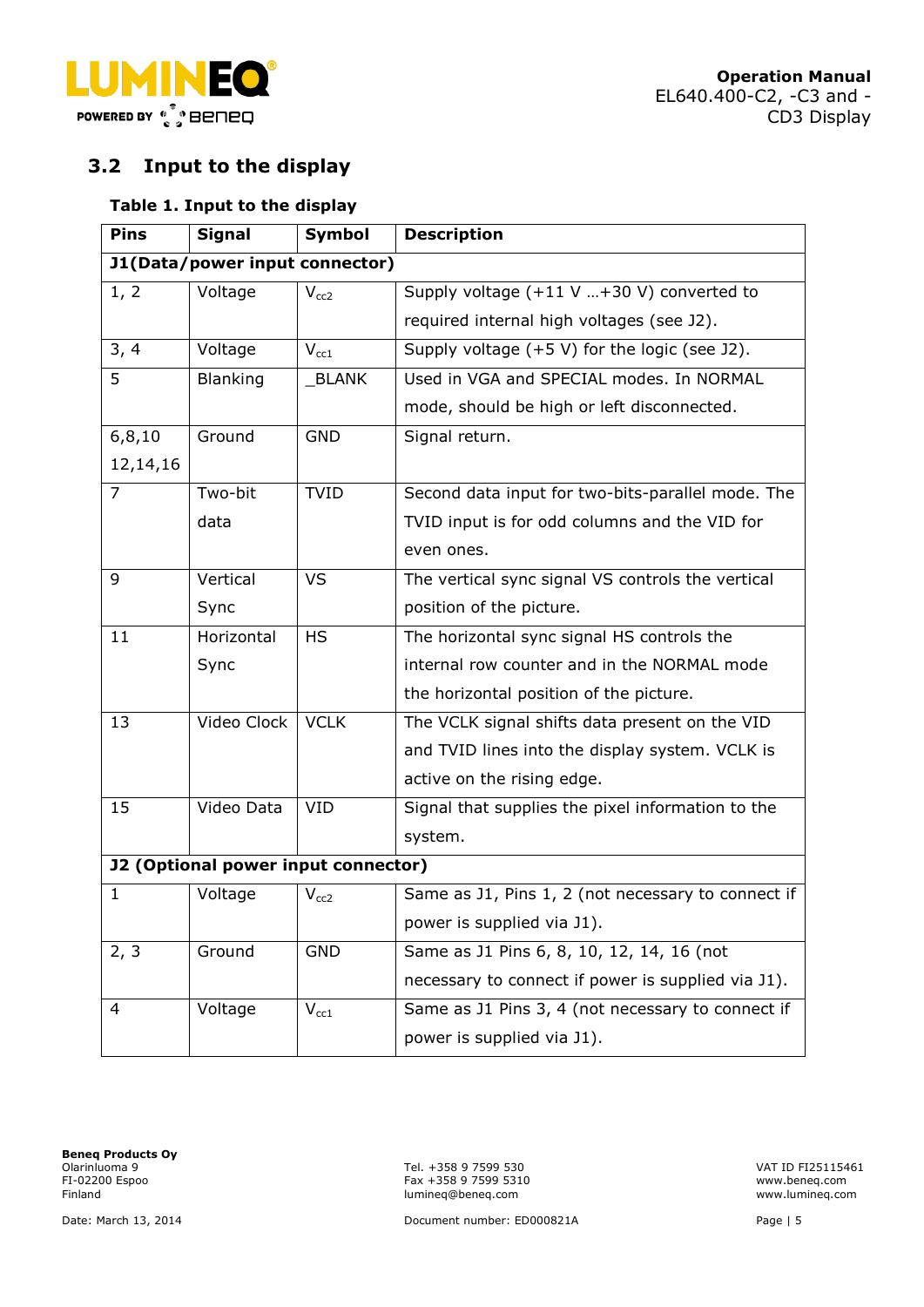

| <b>Pins</b>  | <b>Signal</b>                                | Symbol        | <b>Description</b>                                   |
|--------------|----------------------------------------------|---------------|------------------------------------------------------|
| 5            | Low Power                                    | LOWPWR        | The power consumption of the display is lowered      |
|              |                                              |               | to LOW-POWER-OPERATION values if the                 |
|              |                                              |               | LOWPWR is low, internally pulled high if left        |
|              |                                              |               | disconnected.                                        |
| 6            | Enable                                       | <b>ENABLE</b> | The operation of the display unit is disabled if the |
|              |                                              |               | ENABLE input is low, internally pulled high          |
|              |                                              |               | (enable) if left disconnected.                       |
|              | <b>J3 (Optional control input connector)</b> |               |                                                      |
| $\mathbf{1}$ | Luminance                                    | LUMPOT1       | The inputs for an external logarithmic 50 $k\Omega$  |
|              | Pot.1                                        |               | potentiometer to adjust the luminance of the         |
|              |                                              |               | display. Can be left disconnected. The luminance     |
|              |                                              |               | is then at the maximum level.                        |
| 2            | Luminance                                    | LUMPOT2       |                                                      |
|              | Pot.2                                        |               |                                                      |
| 3            | Reserved                                     |               | Reserved for future use.                             |
| 4            | Reserved                                     |               | Reserved for future use.                             |

## <span id="page-5-0"></span>**3.3 Control basics**

The TFEL panel has 640 transparent column electrodes crossing 400 row electrodes in an X-Y fashion. Light is emitted when an AC voltage is applied at a row-column intersection. The display operation is based on the symmetric, line-at-a-time data addressing scheme, which is synchronized by the external VS, HS, and VCLK input signals. The internal control signals and the high voltage pulses for the column and row drivers are generated internally by the control electronics. All control signal inputs are HCT-compatible with a 100 Ω series resistor.

# <span id="page-5-1"></span>**3.4 Power input**

The required supply voltages for the display are +5  $V_{DC}$  (V<sub>cc1</sub>) for the logic and +11 V<sub>DC</sub> ...+30  $V_{DC}$  input ( $V_{cc2}$ ) for the integrated DC/DC converter. The high voltages needed for driving the display are generated by the DC/DC converter from the  $V_{cc2}$  input voltage. The input voltages can be connected either through J1 or J2.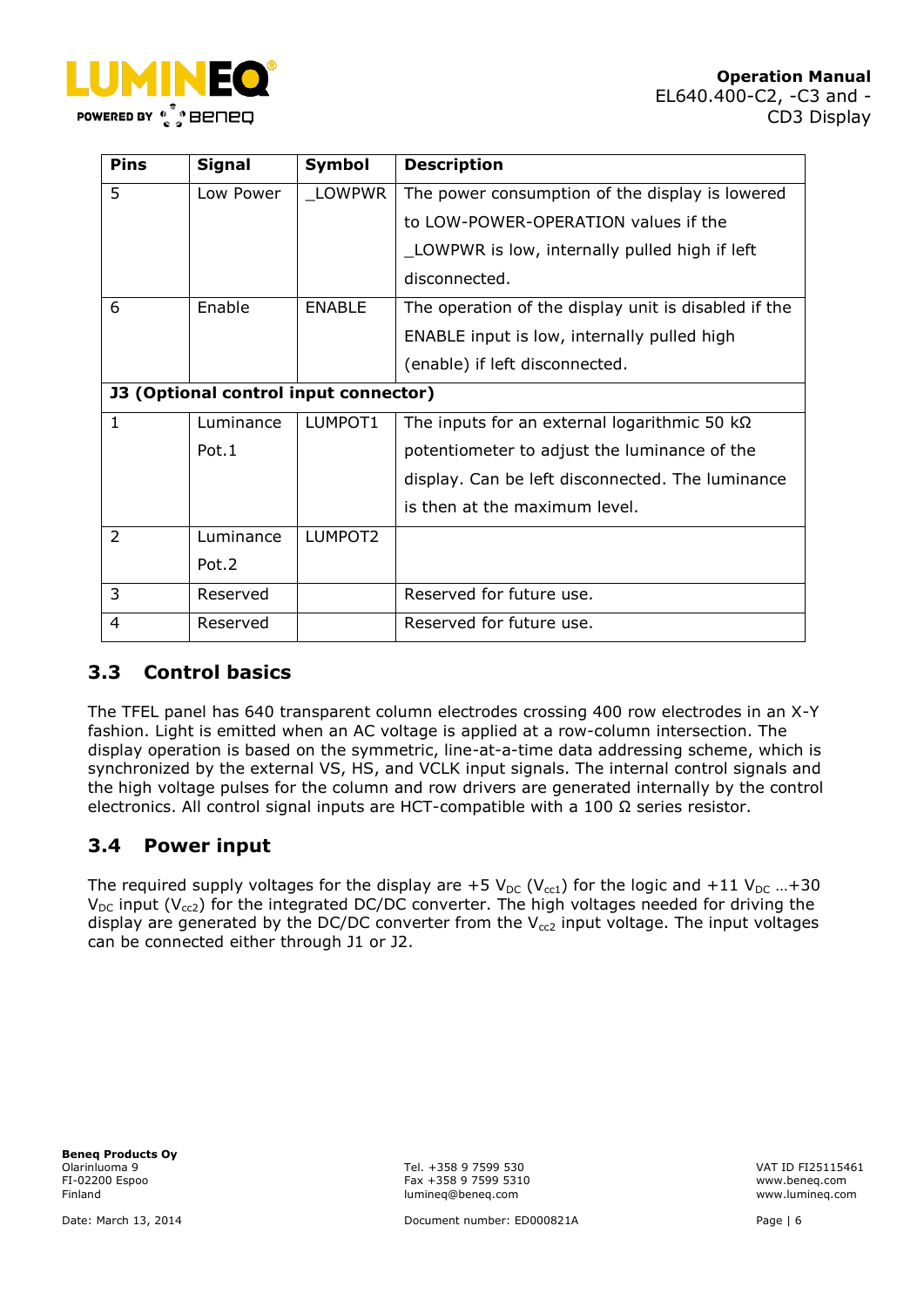

## <span id="page-6-0"></span>**3.5 Connectors**

#### **Table 2. Connectors**

| J1             | 16-pin header | ODU 511.066.003.016 or eq.    |  |  |
|----------------|---------------|-------------------------------|--|--|
|                | Mating        | ODU 517.065.003.016 or eq.    |  |  |
|                | Locking clip  | ODU 517.065.716.700 or eq.    |  |  |
| J <sub>2</sub> | 6-pin header  | Hirose DF1-6P-2.5DSA or eq.   |  |  |
|                | Mating        | Hirose DF1-6S-2.5 R 24 or eq. |  |  |
|                | Protector     | Hirose DF1-6A 1.33            |  |  |
| J3             | 4-pin header  | Hirose DF1-4P-2.5DSA or eq.   |  |  |
|                | Mating        | Hirose DF1-4S-2.5 R 28 or eq. |  |  |
|                | Protector     | Hirose DF1-6A 1.33            |  |  |

## <span id="page-6-1"></span>**3.6 Signal inputs**

For easy interfacing with VGA display controllers, the video input signals are VGA feature connector compatible. The display automatically determines the mode of operation. The connector J2 contains two control inputs: the LOWPWR input is used to minimize the power consumption of the display and the ENABLE input is used to shut off the display when it is not accessed (screensaver function). If the ENABLE or \_LOWPWR functions are not in use and the power is connected via J1, the connector J2 can be left disconnected.

The connector J3 contains input for external luminance control. It can be left disconnected if its function is not needed.

## <span id="page-6-2"></span>**3.7 Jumper description**

#### **PS1**

The horizontal and vertical positioning of the image can be adjusted with jumpers on pin strip PS1. VERPOS0…VERPOS2 (MSB) are for vertical positioning and HORPOS0…HORPOS3 (MSB) are for horizontal positioning. Both settings form a binary number where a set jumper is a "0" and open jumper a "1". The adjustment range for VERPOS is 0 to 7 upwards (default 000 for no shift) and HORPOS 7 right (0000) to 8 left (1111) (default 0111 for no shift).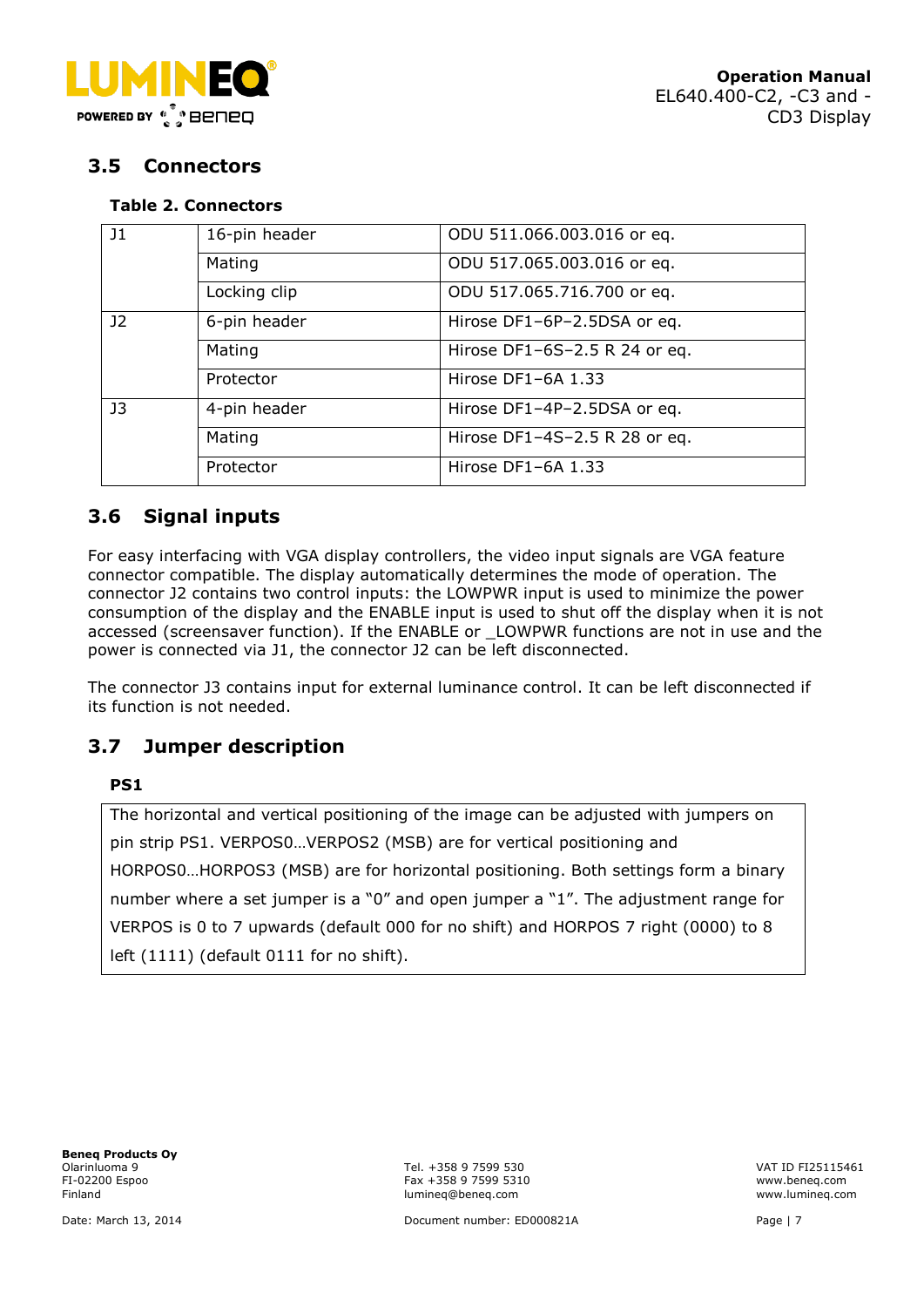

#### **Table 3. PS2**

| <b>Position Name</b> | <b>Function</b>                                                      |
|----------------------|----------------------------------------------------------------------|
| 1 SELFTST            | Self-test function is selected, if the SELFTEST jumper is OFF. In    |
|                      | self-test, the input video data at VID and TVID inputs are displayed |
|                      | asynchronously without any other input signals.                      |
| 2 F2040              | 200 lines mode. All data is repeated in two consecutive rows.        |
|                      | Normally should be installed.                                        |
| 3 DCONFIG            | The two-bits-parallel mode is selected if this jumper is OFF (see    |
|                      | page 10).                                                            |
| 4 reserved           | Reserved, do not insert jumper.                                      |

When shipped from the factory, the jumpers PS2/1, 2 and 3 are set.

## <span id="page-7-0"></span>**3.8 Input specifications**

#### **Table 4. Input specifications**

| <b>Parameter</b>            | <b>Symbol</b> | Min.   | Typ. | Max.  | <b>Absolute max.</b>  |
|-----------------------------|---------------|--------|------|-------|-----------------------|
|                             |               |        |      |       | rating                |
| Logic input HIGH            |               | 2V     |      |       | $V_{\rm cc1}$ + 0.5 V |
| Logic input LOW             |               |        |      | 0.8V  | $-0.5 V$              |
| Logic supply voltage        | $V_{cc1}$     | 4.75 V | 5.0V | 5.25V | 6 V                   |
| Logic supply current at 5 V | $\rm I_{cc1}$ |        |      | 0.2A  |                       |
| Display Supply voltage      | $V_{cc2}$     | 11 V   |      | 30 V  | 33 V                  |
| Supply current at 12 V      | $I_{cc2}$     |        | 0.8A | 1.6A  |                       |
| Supply current at 12 V      | $I_{cc2}$     |        | 0.5A | 1.0A  |                       |
| (LOWPWR)                    |               |        |      |       |                       |
| Power consumption 5 V /     |               |        | 11 W | 20 W  |                       |
| 12 V                        |               |        |      |       |                       |
| Power consumption 5 V /     |               |        | 7 W  | 13 W  |                       |
| 12 V (LOWPWR)               |               |        |      |       |                       |

Operating conditions: Frame rate 70 Hz, ambient temperature 25 °C.

**NOTE:** Absolute maximum ratings are those values beyond which damage to the device may occur. The minimum and maximum specifications in this Operations Manual should be met, without exception, to ensure the long-term reliability of the display. Beneq does not recommend operation of the display outside these specifications.

**Beneq Products Oy**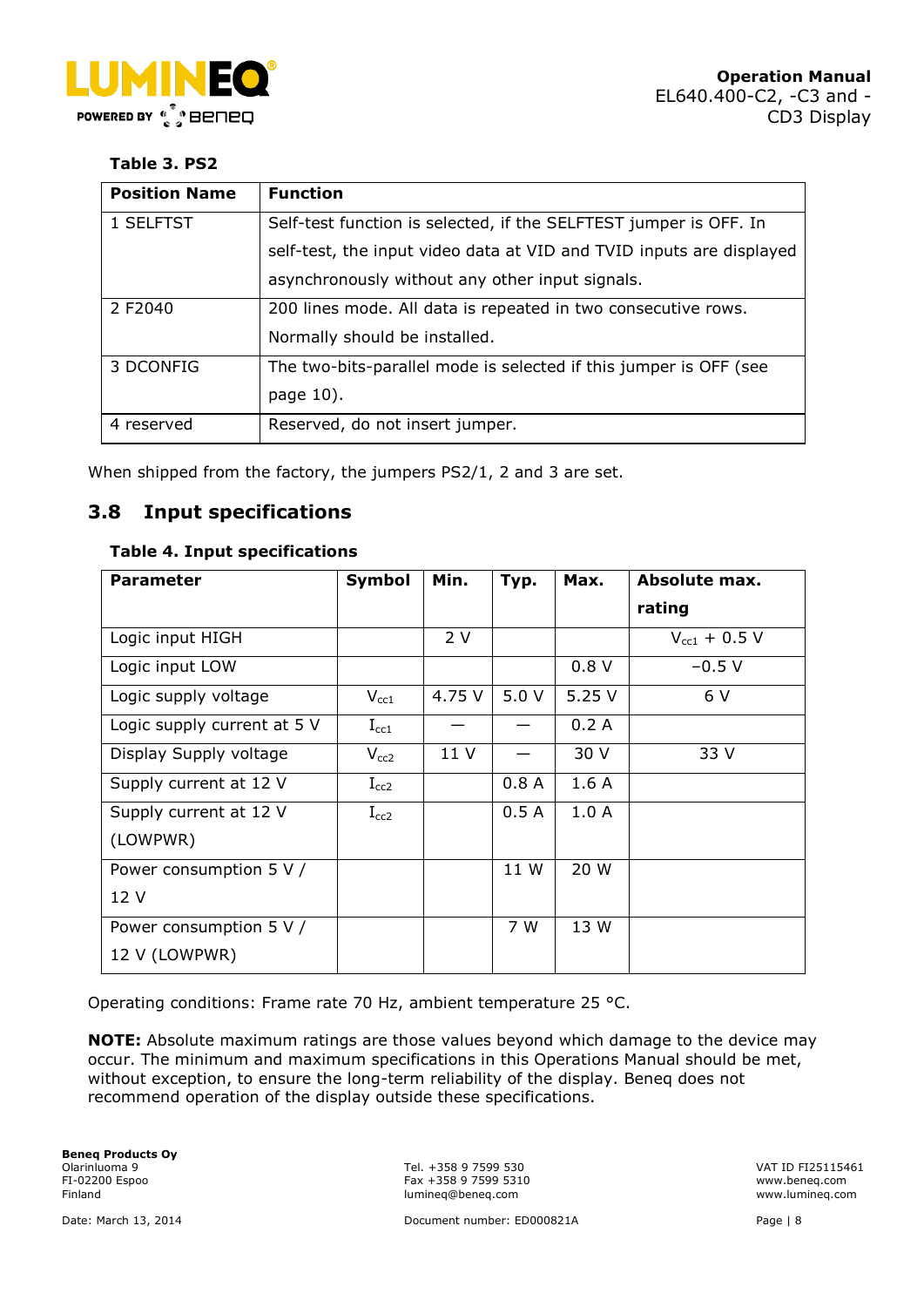

# <span id="page-8-0"></span>**4 Display features**

## <span id="page-8-1"></span>**4.1 Display operation modes**

The EL640.400-C2, -C3 and -CD3 have two input timing modes. VGA mode supports standard 200, 350 and 400 row VGA modes and normal mode is similar to normal mode in most Beneq displays. Timing mode is determined from a combination of the polarities of the VS and HS pulses and the \_BLANK signal at the rising edge of the VS pulse and the polarities of VS and HS pulses at the rising edge of the \_BLANK pulse.

In VGA modes, the number of columns is determined by the number of VCLK pulses during a HS pulse. A tolerance of  $\pm 1$  pulse is accepted.

**VGA Modes:** The display data and control input is compatible with feature connector signals from VGA board. The display supports VGA modes 0, 1, 2, 3,  $0^*$ ,  $1^*$ ,  $2^*$ ,  $3^*$ ,  $0^+$ ,  $1^+$ ,  $2^+$ ,  $3^+$ , 4, 5, 6, 7, 7+, D, E, F, 10 and 13. It notifies the polarity of the HS and VS at the rising edge of BLANK and determines the number of rows in the mode.

#### **Note that in VGA modes 0, 1, 0\*, 1\*, 0+, 1+, 4, 5, D and 13 where the software uses 320 or 360 columns, the size of borders varies from one VGA controller to another. Therefore, the image may not be centered properly using those modes.**

The image is centered automatically, and in text modes with 720 pixels horizontally, every ninth pixel is omitted for compatibility. The non-displayed pixel is in the space region of the character matrix, and therefore no information is lost. The borders are normally eliminated because of the centering. The upper and lower borders are, however, displayed in the modes using 350 rows due to extra rows not needed for the picture.

The 480 row VGA modes are not supported. Even if the display does not scan in these modes (11, 12), it continues to operate with no failures when a supported mode is detected.

**Normal Mode** is pin and timing compatible with the MD640.400 Series displays and the normal mode of the EL640.400–CB series displays. In this mode, only four input signals are needed: video data (VID), video clock (VCLK), horizontal synchronizing (HS) and vertical synchronizing (VS). \_BLANK is not in use and should be pulled high or left disconnected.

In normal mode, the last 640 pixels before the fall of the HS are displayed. The topmost row displayed is the first HS HIGH time ending after HS Hold from VS time (T3 in normal mode) from the rising edge of VS. If HS is running continuously, the rising edge of the VS can be simultaneous to the previous falling or rising edge of the HS.

See details on the different timing modes as well as setup and hold timing on page 12-15.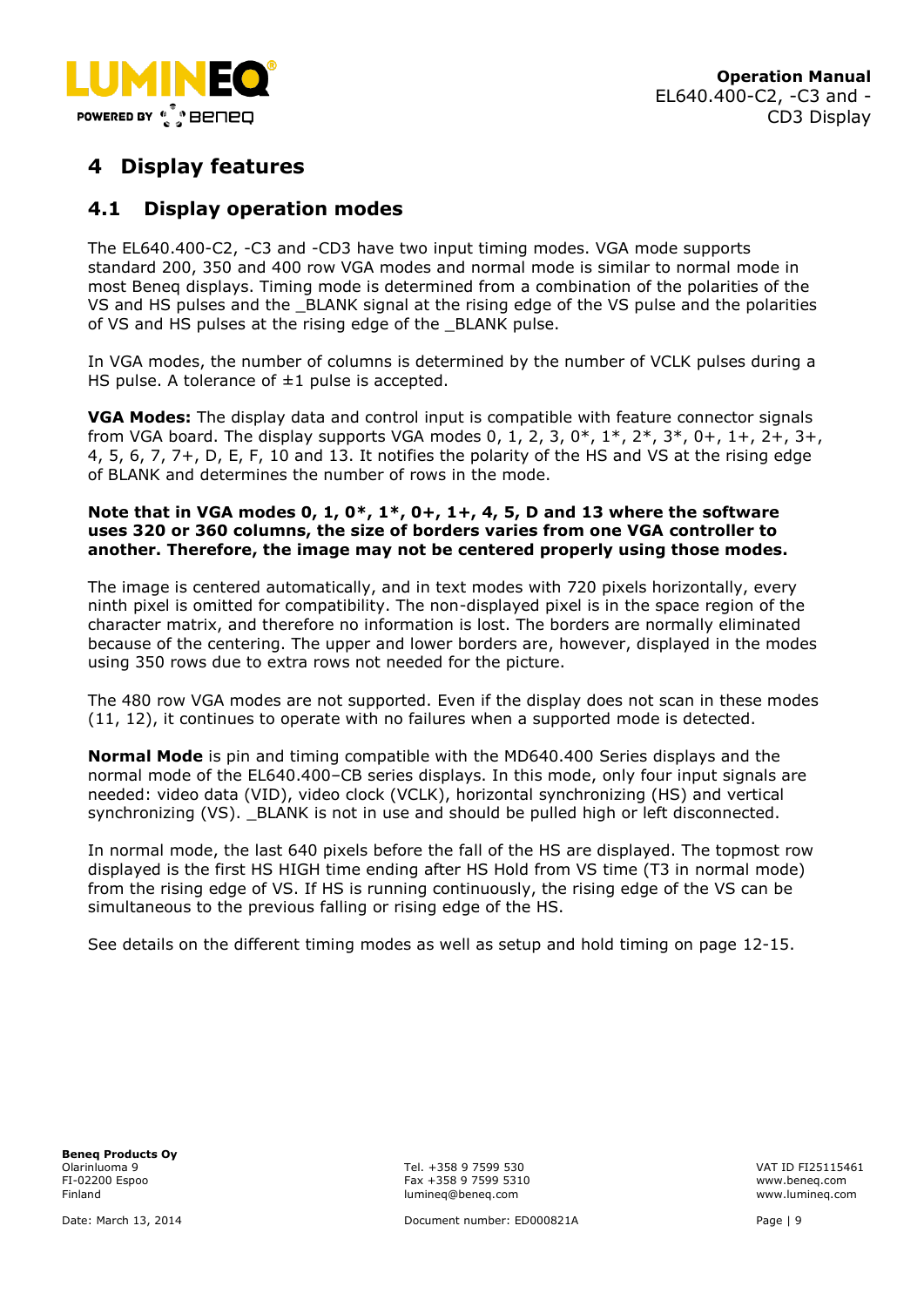

**Operation Manual** EL640.400-C2, -C3 and - CD3 Display

## <span id="page-9-0"></span>**4.2 Support timing modes**

#### **Table 5. Supported timing modes**

| <b>VGA</b>     | Type     | <b>Text</b>    | Char.         | <b>Vsync</b> | <b>Pixels</b> | <b>Double</b> | <b>Border</b> |                |
|----------------|----------|----------------|---------------|--------------|---------------|---------------|---------------|----------------|
| mode           |          | format         | box           | freq.        | (software)    | scan          | size          |                |
|                |          |                |               | (Hz)         |               |               | Н             | $\mathbf v$    |
| 0, 1           | text     | 40 x 25        | $8 \times 8$  | 70           | 320 x 200     | Yes           | 0             | 7              |
| 2, 3           | text     | 80 x 25        | $8 \times 8$  | 70           | 640 x 200     | Yes           | 8             | $\overline{7}$ |
| $0^*, 1^*$     | text     | 40 x 25        | $8 \times 14$ | 70           | 320 x 350     | <b>No</b>     | 0             | 6              |
| $2*, 3*$       | text     | 80 x 25        | $8 \times 14$ | 70           | 640 x 350     | <b>No</b>     | 8             | 6              |
| $0+, 1+$       | text     | 40 x 25        | $9 \times 16$ | 70           | 360 x 400     | No            | $\Omega$      | $\overline{7}$ |
| $2+, 3+$       | text     | 80 x 25        | $9 \times 16$ | 70           | 720 x 400     | No            | 9             | $\overline{7}$ |
| 4, 5           | graph    | $40 \times 25$ | $8 \times 8$  | 70           | 320 x 200     | Yes           | 0             | $\overline{7}$ |
| 6              | graph    | 80 x 25        | $8 \times 8$  | 70           | 640 x 200     | Yes           | 8             | $\overline{7}$ |
| $\overline{7}$ | text     | 80 x 25        | $9 \times 14$ | 70           | 720 x 350     | No            | 9             | 6              |
| $7+$           | text     | 80 x 25        | $9 \times 16$ | 70           | 720 x 400     | No            | 9             | $\overline{7}$ |
| D              | graph    | 40 x 25        | $8 \times 8$  | 70           | 320 x 200     | Yes           | $\mathbf 0$   | $\overline{7}$ |
| E              | graph    | 80 x 25        | $8 \times 8$  | 70           | 640 x 200     | Yes           | 8             | $\overline{7}$ |
| F              | graph    | 80 x 25        | $8 \times 14$ | 70           | 640 x 350     | No            | 8             | 6              |
| 10             | graph    | 80 x 25        | $8 \times 14$ | 70           | 640 x 350     | No            | 8             | 6              |
| 13             | graph    | 40 x 25        | $8 \times 8$  | 70           | 320 x 200     | Yes           | 0             | $\overline{7}$ |
| Normal<br>mode | graphics |                |               | 72 max       | 640 x 400     |               |               |                |

#### NOTES:

The top and right borders' border values are used for image centering to the display matrix.

In VGA modes  $0+, 1+, 2+, 3+, 7$  and  $7+,$  the character box is narrowed to 8 pixels by omitting the data of every 9th pixel.

In VGA modes 0, 1,  $0^*$ ,  $0^+$ ,  $1^+$ , 4, 5, D and 13 where the software uses 320 or 360 columns, the size of borders may vary from one VGA controller card to another. The potentially needed picture adjustments may be done by programming the registers of the VGA controller chip.

Double Scan is a VGA card feature.

VGA modes 11 and 12 with 480 rows are not supported.

**Beneq Products Oy**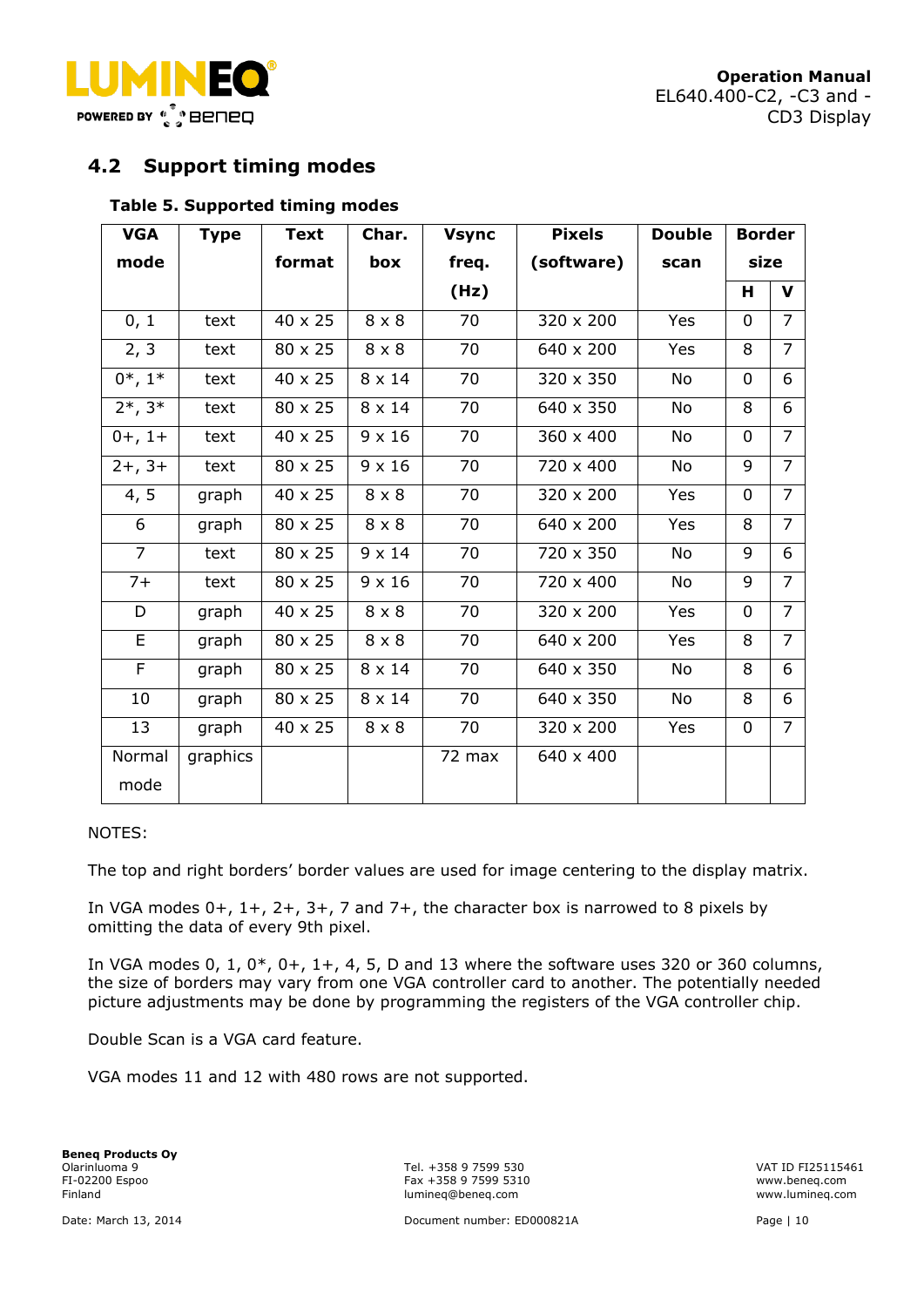

# <span id="page-10-0"></span>**4.3 Display enable**

The display can be totally shut off for screen save or power reduction by a LOW sate in the ENABLE control input. When disabled, the display stops scanning and only the DC/DC converter remains functional. The power consumption is only approximately 2W. In normal operation, the ENABLE input should be pulled HIGH or left disconnected (internal pull-up).

## <span id="page-10-1"></span>**4.4 200 rows mode**

200 input data rows may be displayed using 400 rows by automatically doubling every data row to two consecutive display rows. This function is selected by removing the jumper PS2/2 (F2040). The BLANK input must also be in LOW state. For more information of this mode, contact Beneq.

## <span id="page-10-2"></span>**4.5 Two-bits-parallel data**

To reduce the input data frequency in the normal mode, the video data can be input two bits per clock cycle. The two data inputs are organized so that the data for the odd columns, numbered from left to the right at the viewer side, is input at the TVID (J1/ pin 7) and the data for the even columns at VID (J1/ pin 15). The two-bits-parallel mode is selected by removing the jumper 3 of the pin strip PS2.

## <span id="page-10-3"></span>**4.6 Brightness control**

The brightness of the display can be adjusted (approximately between 10% and 100%) by an external 50 kΩ logarithmic potentiometer between the LUMPOT1 and LUMPOT 2 inputs (J3/pins 1 and 2). The control function is done by feeding a small DC current signal via the external potentiometer from LUMPOT1 (+5 V reference voltage) to LUMPOT2. If the two inputs are left disconnected, the brightness is at its maximum level.

# <span id="page-10-4"></span>**4.7 Self-test**

The operation of the display can be easily checked without any external signals using the self-test function.

- Remove the jumper 1 in the pin strip PS2.
- Connect power to the display.

All the pixels of the display will be lit with the exception of the first half of the topmost row.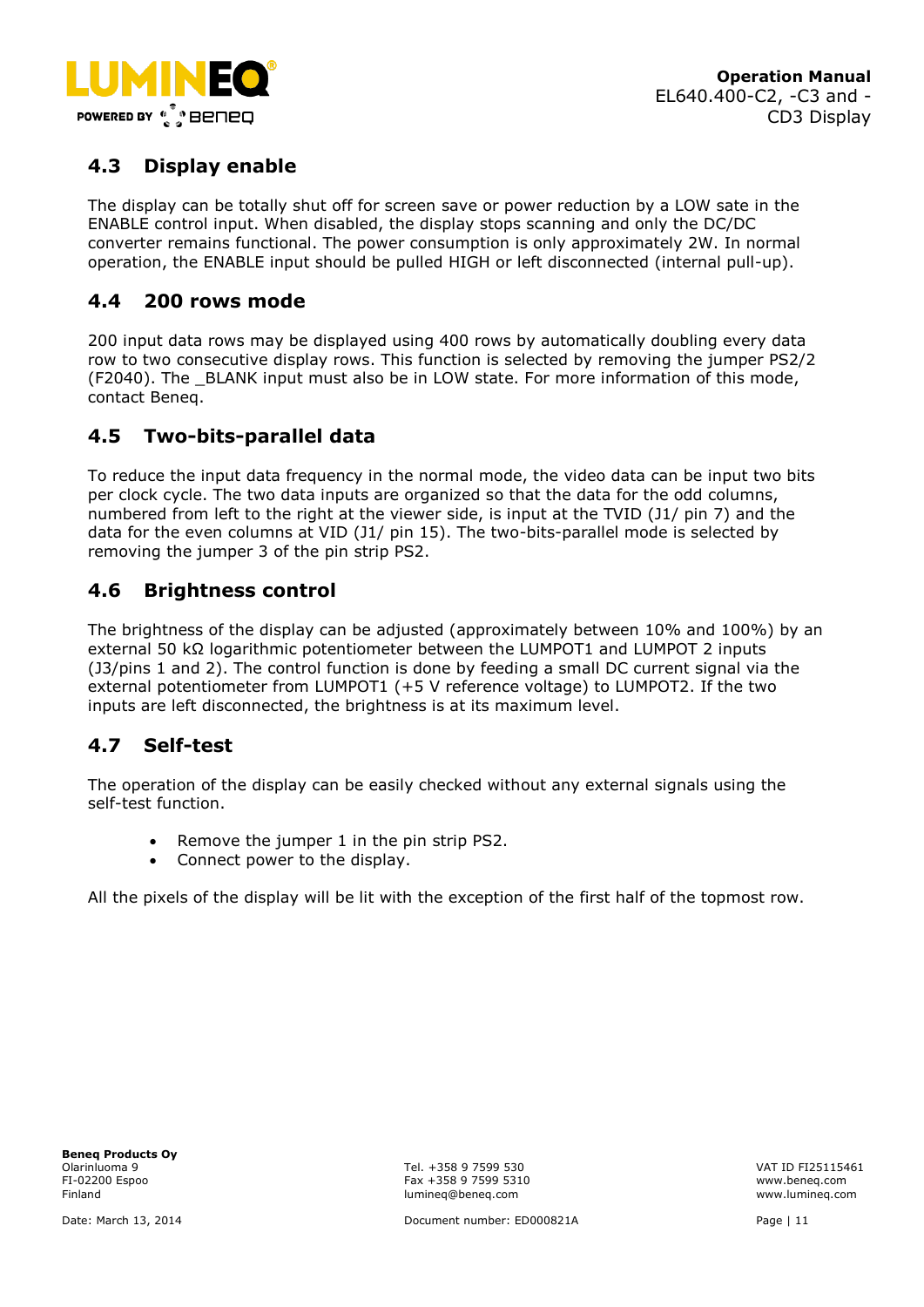

# <span id="page-11-0"></span>**5 Installation and handling**

The product should be mounted using the M3 insert nuts on the ECA. Beside the four corner nuts, it is recommended to use also the two center nuts in the mounting if the vibration or shock stress is severe.

Before touching the display, necessary precaution must be taken to prevent application of static charges on the display from the operator or tools.

The display is made of glass material and should be handled with proper care. Do not drop the display or allow hard objects to strike its surface.

**NOTE:** For trouble-free data transfer, a maximum cable length of 300 mm (12 in.) from data transmitter to display input connector is recommended. If longer cables up to 2m (80 in.) length are needed, a serial resistor of approximately 47  $\Omega$  could be placed at each of the four signal line outputs of the transmitter in order to lower signal reflections.

**ELECTROSTATIC CAUTION:** Beneq display use CMOS and power MOS-FET devices. These components are electrostatic-sensitive. Unpack, assemble and examine this assembly in a static-controlled area only. When shipping, use packing materials designed for protection of electrostatic-sensitive components.

**WARNING:** The product generates potentially dangerous voltages capable of causing personal injury (high voltage pulses up to 195  $V_{ac}$ ). Do not touch the display electronics during operation!



# <span id="page-11-1"></span>**5.1 Video input timing**

**Figure 3. Video input timing, 350 row VGA modes**

**Beneq Products Oy** Olarinluoma 9 Tel. +358 9 7599 530 VAT ID FI25115461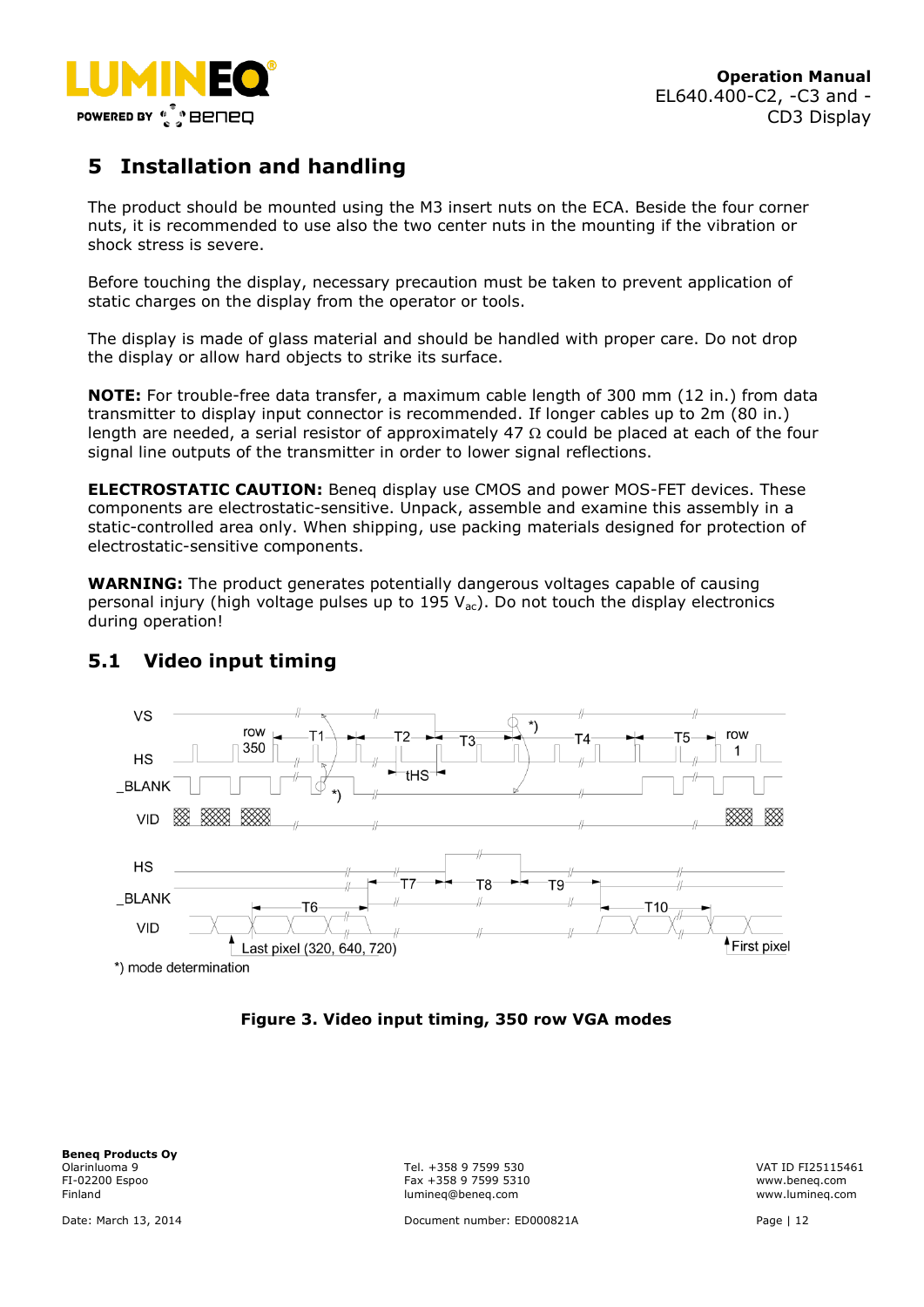



#### **Table 6. Video input timing, 350 row VGA modes**

| <b>Description</b>          |                |      |      | Unit  |
|-----------------------------|----------------|------|------|-------|
| <b>T1 Vertical Border</b>   | 6              |      | tHS  |       |
| T2 Vertical Front Porch     | 31             |      |      | tHS   |
| T3 VS Pulse Width           | $\overline{2}$ |      |      | tHS   |
| T4 Vertical Back Porch      | 54             |      |      | tHS   |
| <b>T5 Vertical Border</b>   | 6              |      |      | tHS   |
| HS pulses / VS              | 449            |      |      |       |
| VS frequency                | 70             |      | Hz   |       |
| <b>Description</b>          | 320            | 640  | 720  | Unit  |
| <b>T6 Horizontal Border</b> | $\Omega$       | 8    | 9    | tVCLK |
| T7 Horizontal Front Porch   | 8              | 8    | 9    | tVCLK |
| T8 HS Pulse Width           | 48             | 96   | 108  | tVCLK |
| T9 Horizontal Back Porch    | 24             | 40   | 45   | tVCLK |
| T10 Horizontal Border       | 0              | 8    | 9    | tVCLK |
| VCLK pulses / HS            | 400            | 800  | 900  |       |
| HS period                   | 31.8           | 31.8 | 31.8 | μs    |





**Beneq Products Oy** Olarinluoma 9 Tel. +358 9 7599 530 VAT ID FI25115461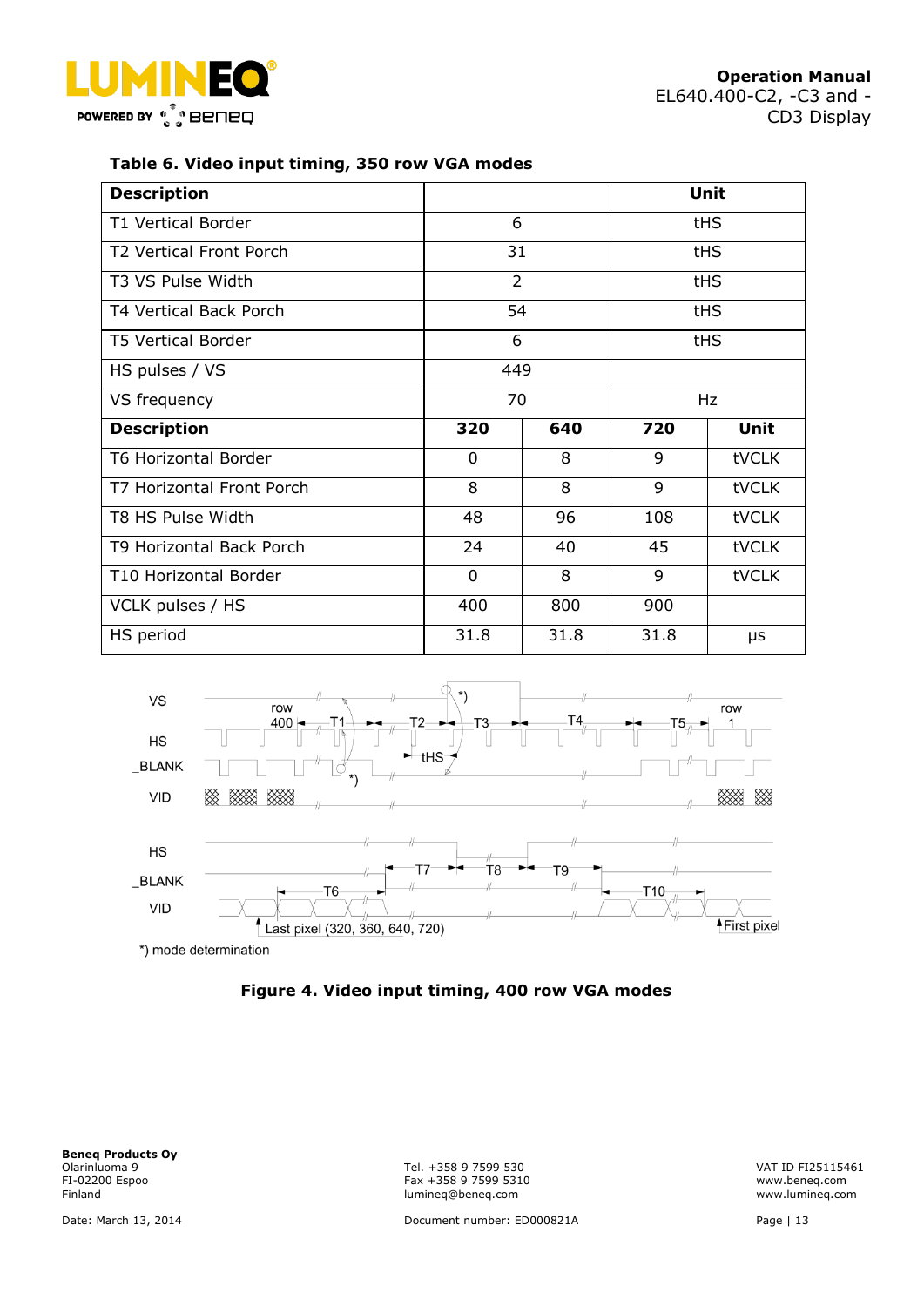



#### **Table 7. Video input timing, 400 row VGA modes**

| <b>Description</b>          |                |                              |      |            | Unit       |
|-----------------------------|----------------|------------------------------|------|------------|------------|
| <b>T1 Vertical Border</b>   | $\overline{7}$ |                              |      | <b>tHS</b> |            |
| T2 Vertical Front Porch     |                | 5                            |      | <b>tHS</b> |            |
| T3 VS Pulse Width           |                | $\overline{2}$<br><b>tHS</b> |      |            |            |
| T4 Vertical Back Porch      |                | 28                           |      |            | <b>tHS</b> |
| <b>T5 Vertical Border</b>   |                | $\overline{7}$               |      |            | <b>tHS</b> |
| HS pulses / VS              |                | 449                          |      |            |            |
| VS frequency                | 70             |                              |      | Hz         |            |
| <b>Description</b>          | 320            | 360                          | 640  | 720        | Unit       |
| <b>T6 Horizontal Border</b> | $\Omega$       | $\Omega$                     | 8    | 9          | tVCLK      |
| T7 Horizontal Front Porch   | 8              | 9                            | 8    | 9          | tVCLK      |
| T8 HS Pulse Width           | 48             | 54                           | 96   | 108        | tVCLK      |
| T9 Horizontal Back Porch    | 24             | 27                           | 40   | 45         | tVCLK      |
| T10 Horizontal Border       | 0              | 0                            | 8    | 9          | tVCLK      |
| VCLK pulses / HS            | 400            | 450                          | 800  | 900        |            |
| HS period                   | 31.8           | 31.8                         | 31.8 | 31.8       | μs         |



## **Figure 5. 640 columns x 400 rows (normal mode)**

#### **Table 8. 640 columns x 400 rows (NORMAL mode)**

**Beneq Products Oy**<br>Olarinluoma 9

Olarinluoma 9 Tel. +358 9 7599 530 VAT ID FI25115461 FI-02200 Espoo Fax +358 9 7599 5310 www.beneq.com lumineq@beneq.com

Date: March 13, 2014 Document number: ED000821A Page | 14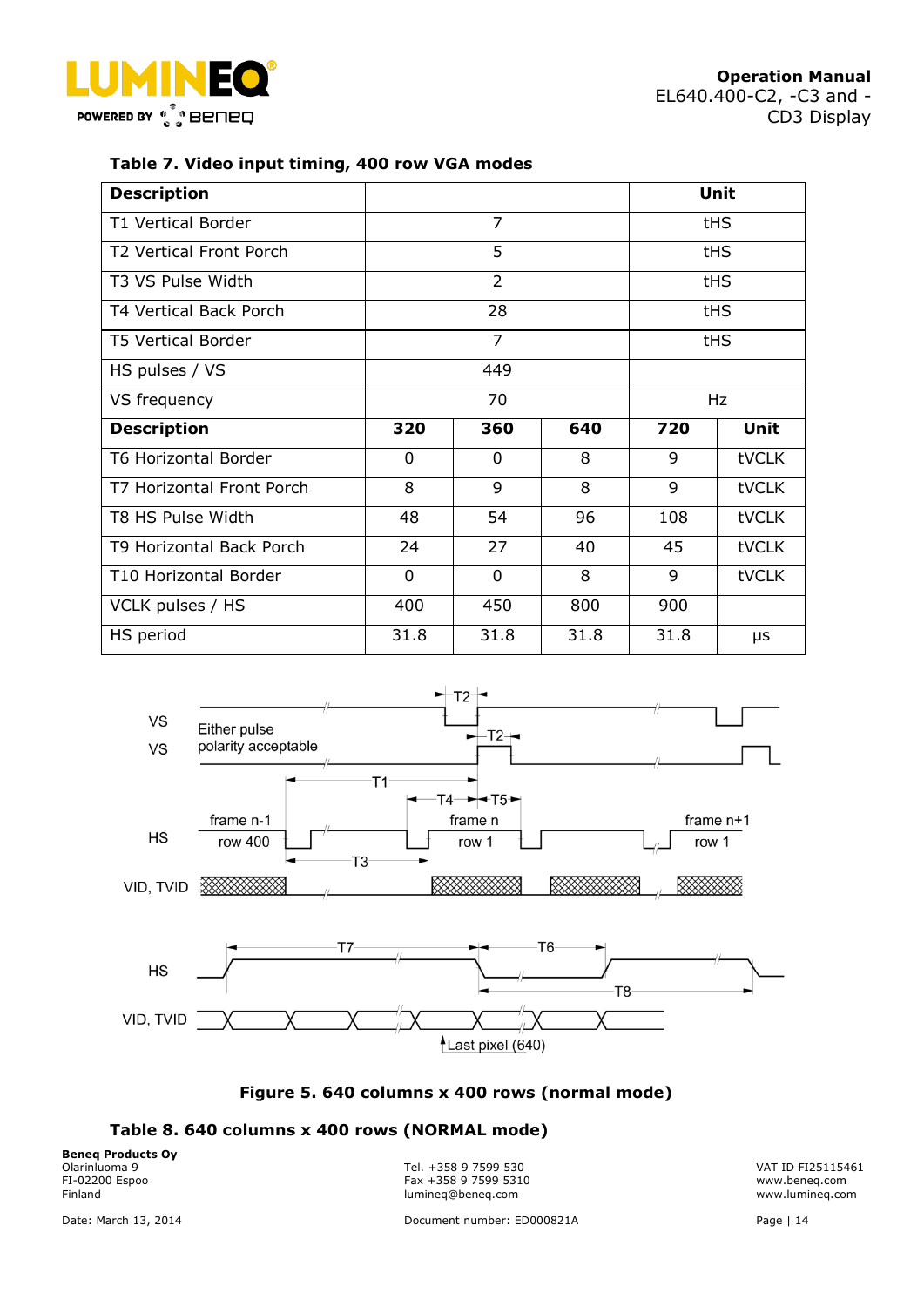

| <b>Description</b>                    | Min            | typ        | <b>Max</b>   | Unit  |
|---------------------------------------|----------------|------------|--------------|-------|
| T1 Vertical Front Porch <sup>1)</sup> | 60             |            |              | μs    |
| T2 VS HIGH/LOW time <sup>2)</sup>     | 1              |            |              | tVCLK |
| <b>T3 Vertical Blank</b>              | 40             |            |              | μs    |
| VS frequency                          |                | 70         | 80           | Hz    |
| <b>Description</b>                    | Min            | <b>Typ</b> | Unit         |       |
| T4 HS setup to VS                     | 9              |            | <b>tVCLK</b> |       |
| <b>T5 Vertical Back Porch</b>         | $\overline{2}$ |            | μs           |       |
| T6 HS Low Time 5)                     | 4              |            | tVCLK        |       |
| T7 HS High Time <sup>6)</sup>         | 640            | 640        | tVCLK        |       |
| T8 HS period                          | 31             |            | μs           |       |

#### NOTES:

1) Needed to display the last row and to change the frame.

- 2) Only rising edge is used.
- 3) If vertical positioning is needed, please contact Beneq.
- 4) If horizontal positioning is needed, please contact Beneq.
- 5) Video Clock VCLK should be kept running.
- 6) The number of VCLK pulses during HS high time should be even.

# <span id="page-14-0"></span>**5.2 Setup and hold timing**



#### **Figure 6. Setup and hold timing**



| Mode                              | tVCLK ns      | <b>fVCLK MHz</b> |
|-----------------------------------|---------------|------------------|
| $2+$ , $3+$ , $7$ , $7+$          | 35.31         | 28,322           |
| 2, 3, $2^*$ , $3^*$ , 6, E, F, 10 | 39.71         | 25.175           |
| $0+, 1+$                          | 70.62         | 14.161           |
| $0, 1, 0^*, 1^*, 4, 5, D, 13$     | 79.43         | 12.588           |
| <b>NORMAL</b>                     | <b>Min 33</b> | Max 30           |

**Beneq Products Oy**<br>Olarinluoma 9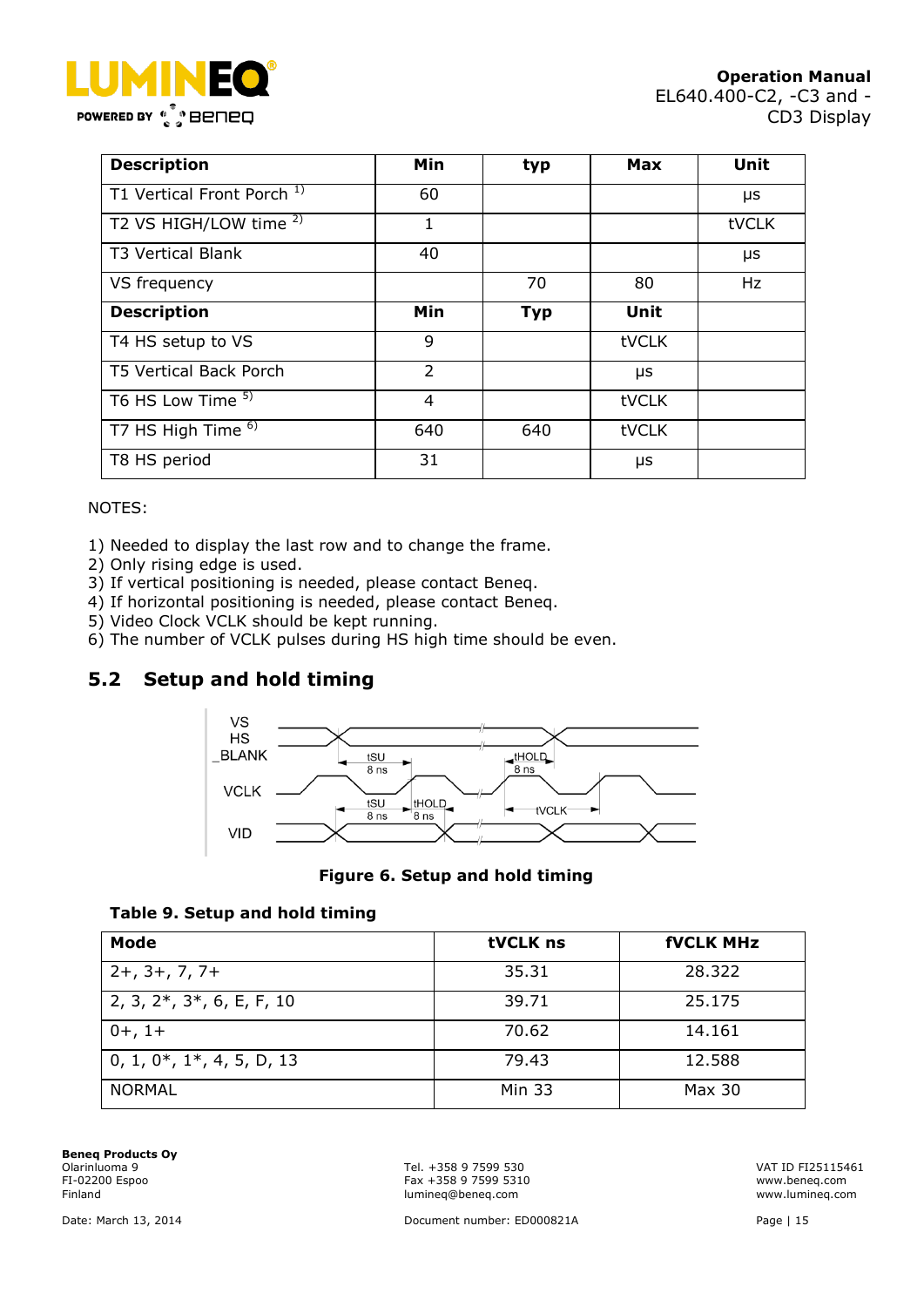



# <span id="page-15-0"></span>**6 Operational specifications**

## <span id="page-15-1"></span>**6.1 Environmental**

#### **Table 10. Environmental characteristics**

| <b>Temperature</b> |                |                                                   |  |  |  |
|--------------------|----------------|---------------------------------------------------|--|--|--|
| Operating          | C <sub>2</sub> | $0 °C  + 55 °C$                                   |  |  |  |
|                    | C <sub>3</sub> | $-25 °C  +65 °C$                                  |  |  |  |
| Non-operating      |                | $-40 °C  +85 °C$                                  |  |  |  |
| Operating survival | C <sub>2</sub> | -20 °C +65 °C (no permanent damage)               |  |  |  |
|                    | C <sub>3</sub> | -40 °C +65 °C (no permanent damage)               |  |  |  |
| Test duration 24 h | C <sub>2</sub> | 24 h at -20 °C                                    |  |  |  |
| at +65°C (without  | C <sub>3</sub> | 24 h at -50 °C                                    |  |  |  |
| condensation)      |                |                                                   |  |  |  |
| <b>Humidity</b>    |                |                                                   |  |  |  |
| Relative humidity  |                | +40 °C, 93% RH, operating (IEC 68-2-3)            |  |  |  |
| Damp heat          |                | +25 °C +55°C, 95% RH, non-operating               |  |  |  |
|                    |                | (IEC 68-2-30)                                     |  |  |  |
| <b>Altitude</b>    |                |                                                   |  |  |  |
| Operating          |                | 15,000 m (50,000 ft.) above sea level             |  |  |  |
| <b>Vibration</b>   |                |                                                   |  |  |  |
|                    |                | 20500 Hz, ASD level 0.05 $g^2$ /Hz                |  |  |  |
|                    |                | Random vibration wide band, IEC 68-2-36, Test Fdb |  |  |  |
| <b>Shock</b>       |                |                                                   |  |  |  |
| Magnitude          |                | 100 <sub>g</sub>                                  |  |  |  |
| Duration           |                | 4 ms (half sine wave)                             |  |  |  |
| Number of shocks   |                | 18 (3 on each of the 6 surfaces)                  |  |  |  |
|                    |                | IEC 68-2-27, test Ea                              |  |  |  |

# <span id="page-15-2"></span>**6.2 Reliability**

MTBF > 50,000 h @ 25 °C

## <span id="page-15-3"></span>**6.3 EMC**

The display will not inhibit the end product from obtaining any of the following specifications: EN55022 Class B, FCC Part 15J Class B.

**Beneq Products Oy**<br>Olarinluoma 9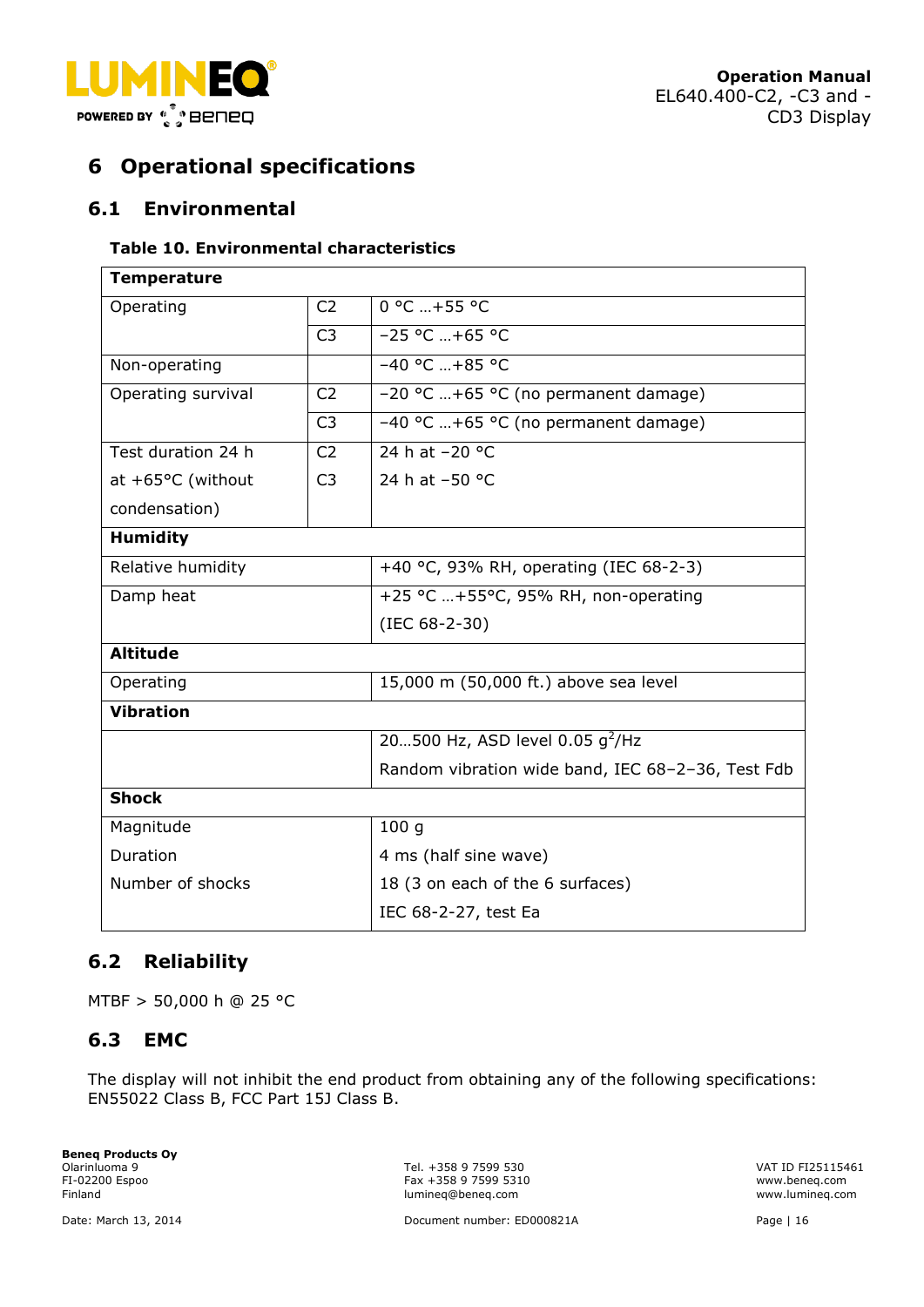

# <span id="page-16-0"></span>**6.4 Safety**

The display will not inhibit the end product from obtaining any of the following specifications: UL544, IEC 950

# <span id="page-16-1"></span>**6.5 Optical**

Determined at 70 Hz frame rate at room temperature.

## <span id="page-16-2"></span>**6.5.1 Display color**

Wide band amber (Zn:Mn)

#### **Table 11. Optical characteristics**

| <b>Areal luminance</b>                                     |                 |                                              |  |  |
|------------------------------------------------------------|-----------------|----------------------------------------------|--|--|
| On luminance (typ)                                         | C2 / C3         | 53 cd/m <sup>2</sup> (16 fL)                 |  |  |
|                                                            | CD3             | 21 cd/m <sup>2</sup> (6.4 fL)                |  |  |
| On luminance (min.)                                        | C2 / C3         | 45 cd/m <sup>2</sup> (13 fL)                 |  |  |
|                                                            | CD <sub>3</sub> | 17 cd/m <sup>2</sup> (5.0 fL)                |  |  |
| Measured at the center and the four corners of the screen. |                 |                                              |  |  |
| <b>Luminance non-uniformity</b>                            |                 |                                              |  |  |
|                                                            | 35%             | $=$ (1– min. luminance/max luminance) x 100. |  |  |
|                                                            |                 | Maximum difference between any two of five   |  |  |
|                                                            |                 | points (center and four corners).            |  |  |
| Luminance variation (time)                                 |                 |                                              |  |  |
| Maximum                                                    | 20%             | 10,000 h                                     |  |  |
| Luminance variation (temperature)                          |                 |                                              |  |  |
| <b>Typical</b>                                             | 10%             | Over the 0 °C +55 °C range.                  |  |  |
| Maximum                                                    | 15%             |                                              |  |  |
| <b>Viewing angle</b>                                       |                 |                                              |  |  |
|                                                            | $>179^\circ$    |                                              |  |  |

| <b>Illuminance</b> | <b>Classification</b> |
|--------------------|-----------------------|
| $10100$ lx         | <b>Dim</b>            |
| 100  1,000 lx      | Office                |
| 1,000  10,000 lx   | <b>Bright</b>         |
| 10,000  100,000 lx | Sunlight              |

## <span id="page-16-3"></span>**6.5.2 Optional filter**

**Beneq Products Oy**<br>Olarinluoma 9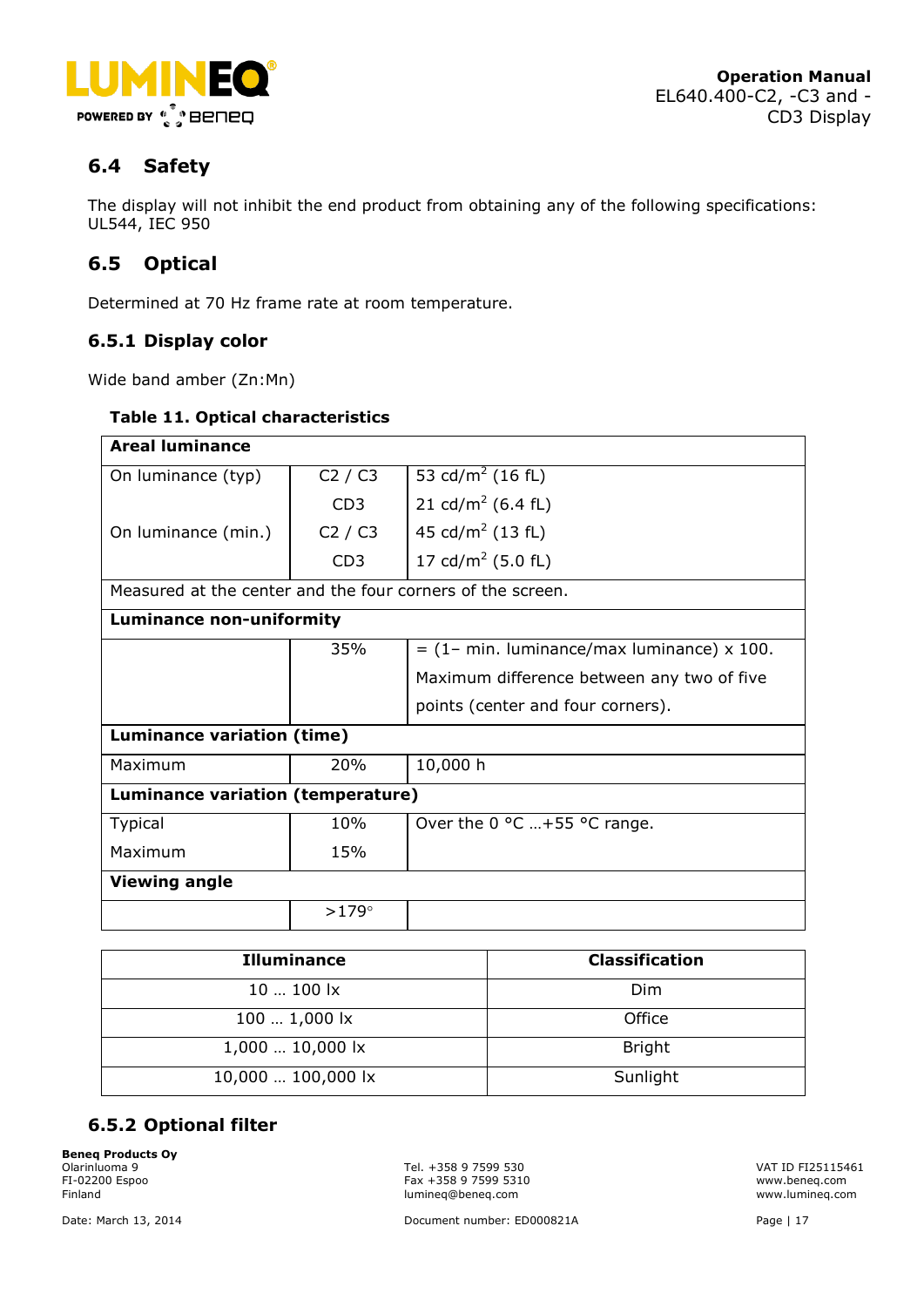

The luminance contrast of the ICE version of the display EL640.400-CD3 is sufficient for operation without any contrast enhancement. An anti-reflective coating or a protecting sheet with anti-reflective treatment is recommended. For the best overall performance of the EL640.400–C2 and -C3, a neutral gray circular polarizing filter with anti-reflective coating or etch is the usual choice. This filter will make the reflective electrodes of the display darker and improve the contrast ratio. The anti-reflective coating on the filter should face the user.

# <span id="page-17-0"></span>**7 Mechanical characteristics**

## <span id="page-17-1"></span>**7.1 Display external dimensions**

Figure 7 shows the mechanical dimensions of the standard EL640.400-C2, -C3 and -CD3 display unit. The display can also be delivered with optional FRA aluminium frames (see Figure 7). See Ordering Information on page 23.

| Height       | 152.8 mm  | $6.02$ in. |
|--------------|-----------|------------|
| Width        | 225.8 mm  | 8.89 in.   |
| <b>Depth</b> | $16.5$ mm | $0.65$ in. |
| Weight       | 400g      | 14 oz.     |

#### **Table 12. Display external dimensions**

## <span id="page-17-2"></span>**7.2 Display viewing area characteristics**

| <b>Active area</b>       |                                |              |
|--------------------------|--------------------------------|--------------|
| millimeters (inches)     | height                         | 121.8 (4.80) |
|                          | width                          | 195.0 (7.68) |
| <b>Pixel pitch</b>       |                                |              |
| millimeters (inches)     | height                         | 0.305(0.012) |
|                          | width                          | 0.305(0.012) |
| <b>Pixel size</b>        |                                |              |
| millimeters (inches)     | height                         | 0.178(0.007) |
|                          | width                          | 0.212(0.008) |
| <b>Pixel fill factor</b> | 41%                            |              |
| <b>Pixel Matrix</b>      | 640 horizontal by 400 vertical |              |

#### **Table 13. Display viewing area characteristics**

**CAUTION:** The ambient temperature of the display should not be allowed to exceed the environmental specifications (see Table 10). In most applications, an air gap of approximately 5 mm is recommended (see mechanical drawings). Some applications may

**Beneq Products Oy** Olarinluoma 9 Tel. +358 9 7599 530 VAT ID FI25115461

FI-02200 Espoo Fax +358 9 7599 5310 www.beneq.com lumineq@beneq.com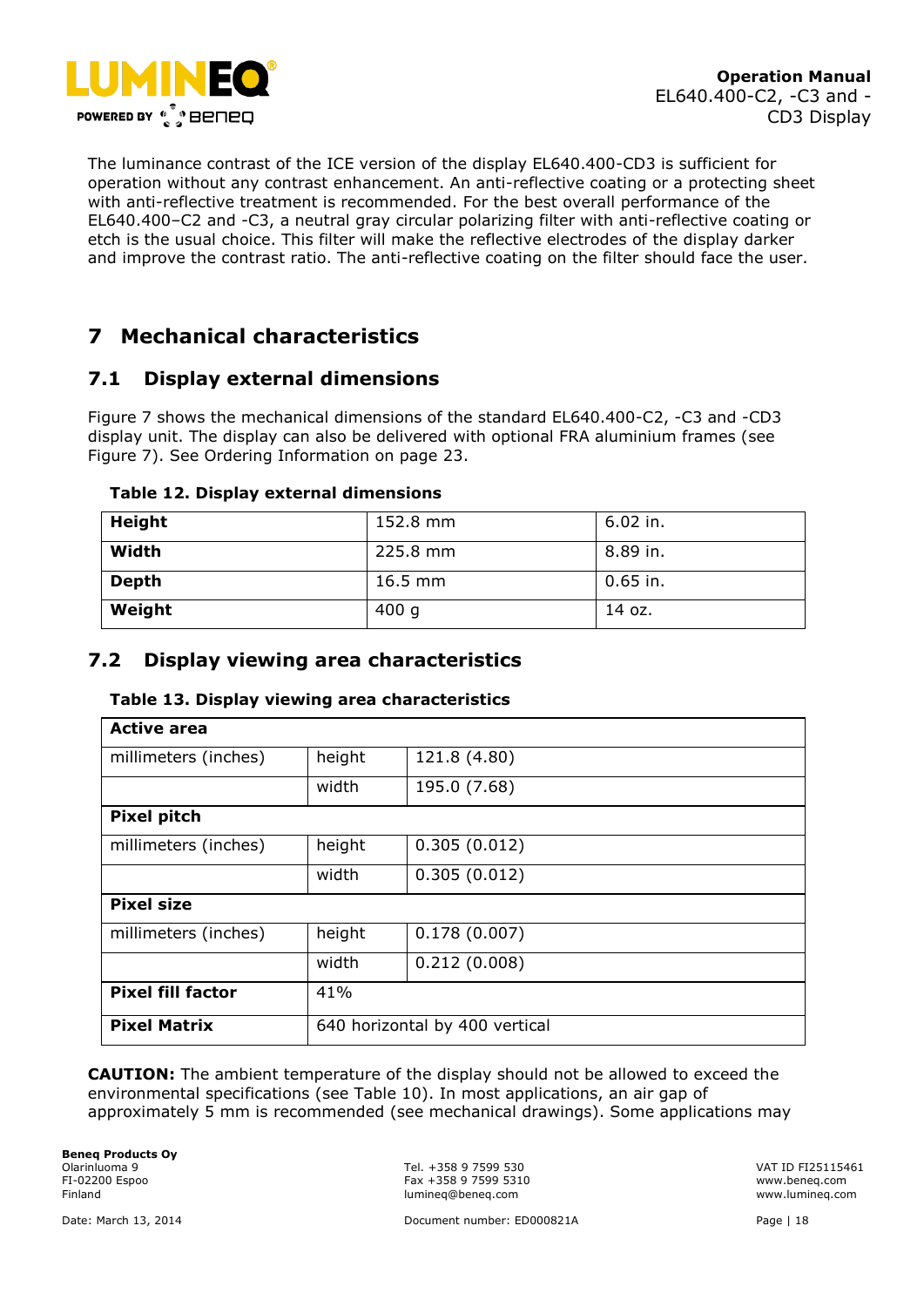

require, however, a larger air gap or cooling of the display unit in the system. Note that this may slightly increase the total depth of the design.



**Figure 7. Viewing area characteristics**

**Beneq Products Oy**<br>Olarinluoma 9 Olarinluoma 9 Tel. +358 9 7599 530 VAT ID FI25115461

FI-02200 Espoo Fax +358 9 7599 5310 www.beneq.com lumineq@beneq.com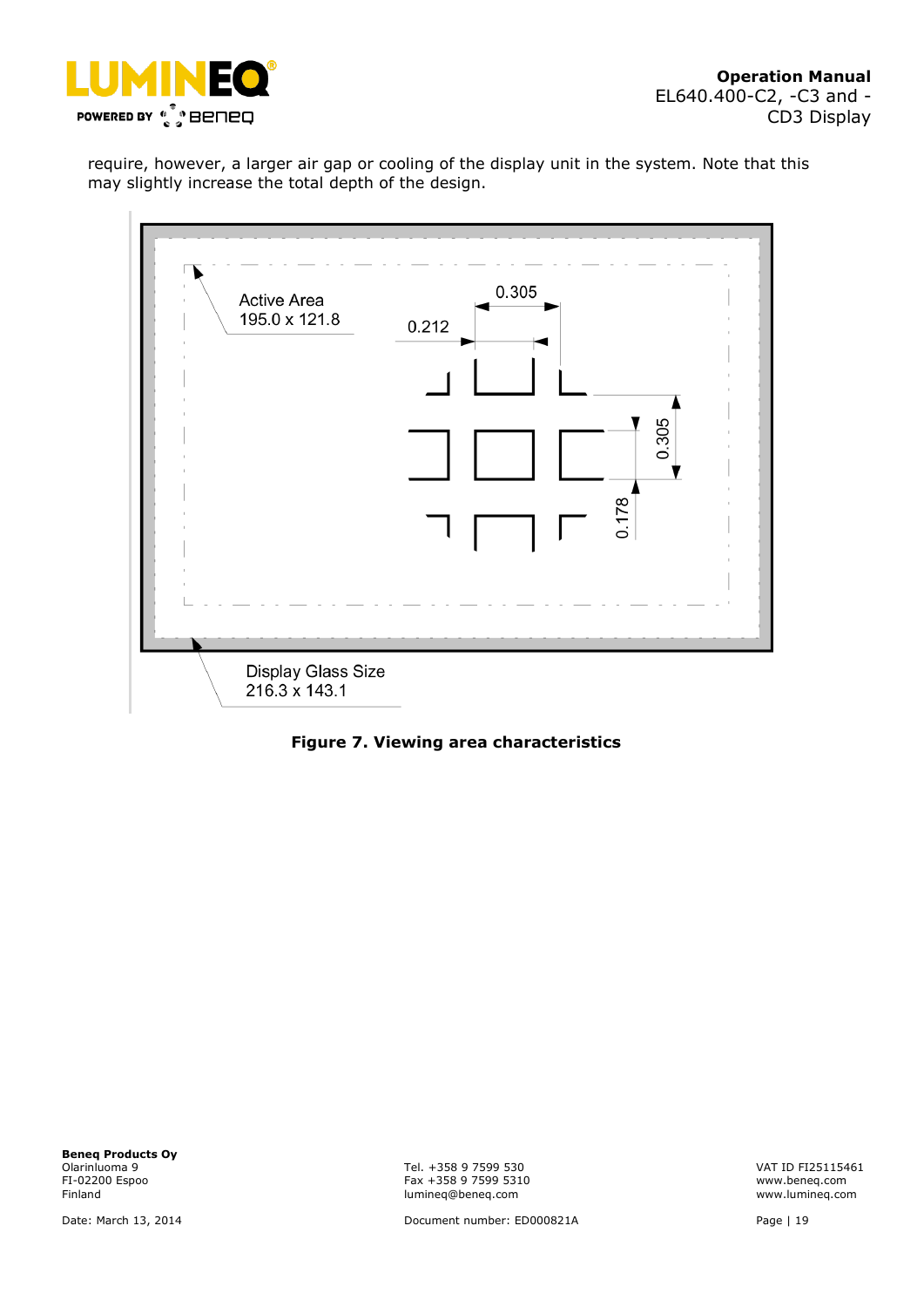

**Operation Manual** EL640.400-C2, -C3 and - CD3 Display



**Figure 8. EL640.400-C2, -C3 and -CD3 back and side views (dimensions in mm)**

**Beneq Products Oy**<br>Olarinluoma 9 Olarinluoma 9 Tel. +358 9 7599 530 VAT ID FI25115461

FI-02200 Espoo Fax +358 9 7599 5310 www.beneq.com lumineq@beneq.com

Date: March 13, 2014 Document number: ED000821A Page | 20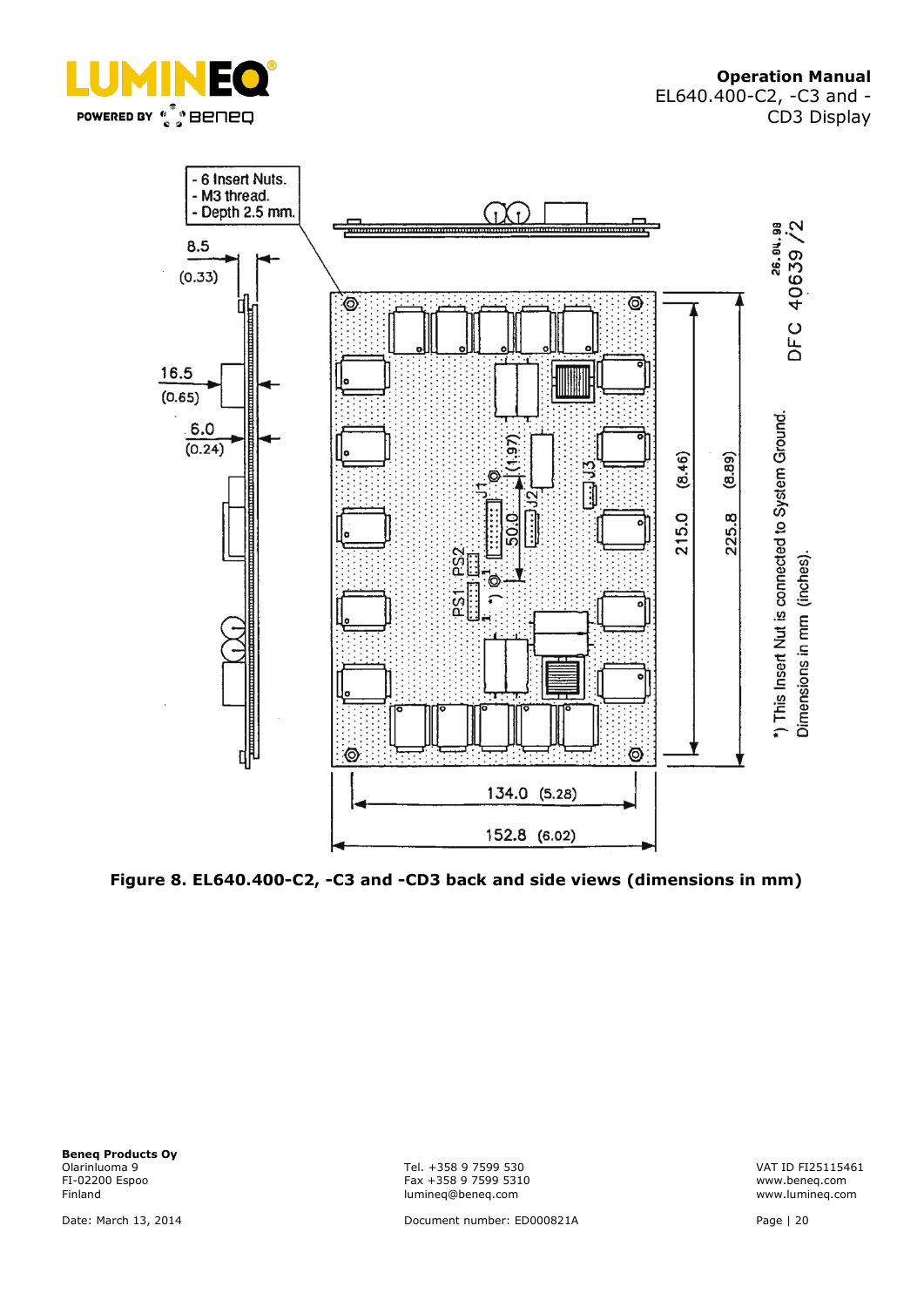



**Figure 9. EL640.400-C2 FRA, -C3 FRA and -CD3 FRA back and side views (dimensions in mm)**

**Beneq Products Oy**<br>Olarinluoma 9 Olarinluoma 9 Tel. +358 9 7599 530 VAT ID FI25115461

FI-02200 Espoo Fax +358 9 7599 5310 www.beneq.com lumineq@beneq.com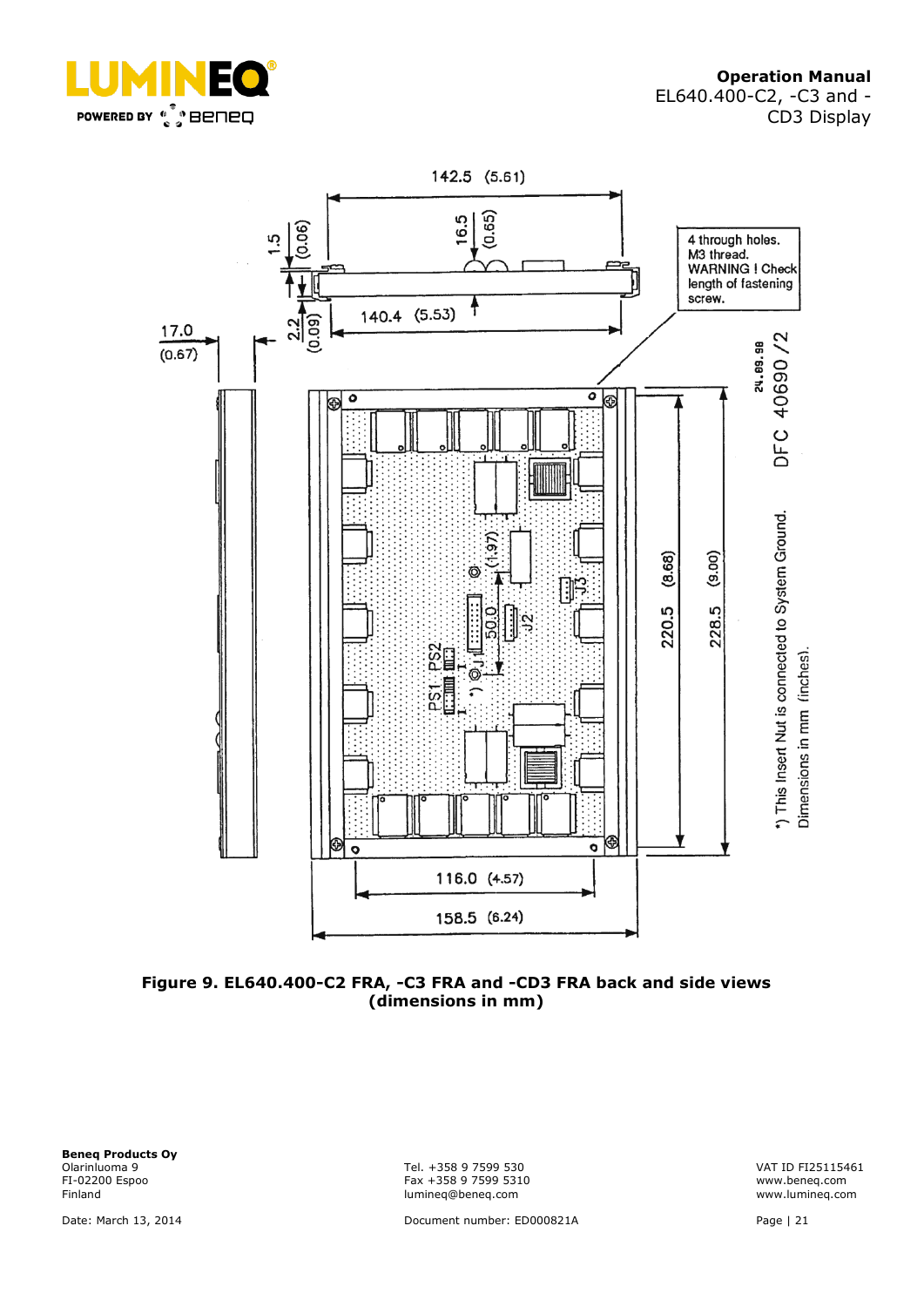

# <span id="page-21-0"></span>**8 Description of warranty**

Seller warrants that the Goods will conform to published specifications and be free from defects in material during warranty time from delivery. To the extent that goods incorporate third-party-owned software, seller shall pass on seller's licensor's warranty to buyer subject to the terms and conditions of seller's license.

Warranty repairs shall be warranted for the remainder of the original warranty period. Buyer shall report defect claims in writing to seller immediately upon discovery, and in any event, within the warranty period. Buyer must return goods to seller within 30 days of seller's receipt of a warranty claim notice and only after receiving seller's return goods authorization. Seller shall, at its sole option, repair or replace the goods.

If goods were repaired, altered or modified by persons other than seller, this warranty is void. Conditions resulting from normal wear and tear and buyer's failure to properly store, install, operate, handle or maintain the goods are not within this warranty. Repair or replacement of goods is seller's sole obligation and buyer's exclusive remedy for all claims of defects. If that remedy is adjudicated insufficient, Seller shall refund buyer's paid price for the goods and have no other liability to buyer.

All warranty repairs must be performed at seller's authorized service center using parts approved by seller. Buyer shall pay costs of sending goods to seller on a warranty claim and seller shall pay costs of returning goods to buyer. The turnaround time on repairs will usually be 30 working days or less. Seller accepts no added liability for additional days for repair or replacement.

If seller offers technical support relating to the goods, such support shall neither modify the warranty nor create an obligation of seller. Buyer is not relying on seller's skill or judgment to select goods for buyer's purposes. Seller's software, if included with goods, is sold as is, and this warranty is inapplicable to such software.

SELLER DISCLAIMS ALL OTHER WARRANTIES, EXPRESS OR IMPLIED, INCLUDING BUT NOT LIMITED TO, IMPLIED WARRANTIES OF MERCHANTABILITY AND FITNESS FOR A PARTICULAR PURPOSE.

# <span id="page-21-1"></span>**9 Easy to use**

There are many options available, which make Beneq flat panel displays easy to use, easy to interface, and easy to package. Call Beneq for complete information.

**Beneq Products Oy**

Olarinluoma 9 Tel. +358 9 7599 530 VAT ID FI25115461 FI-02200 Espoo Fax +358 9 7599 5310 www.beneq.com lumineq@beneq.com

Date: March 13, 2014 Document number: ED000821A Page | 22